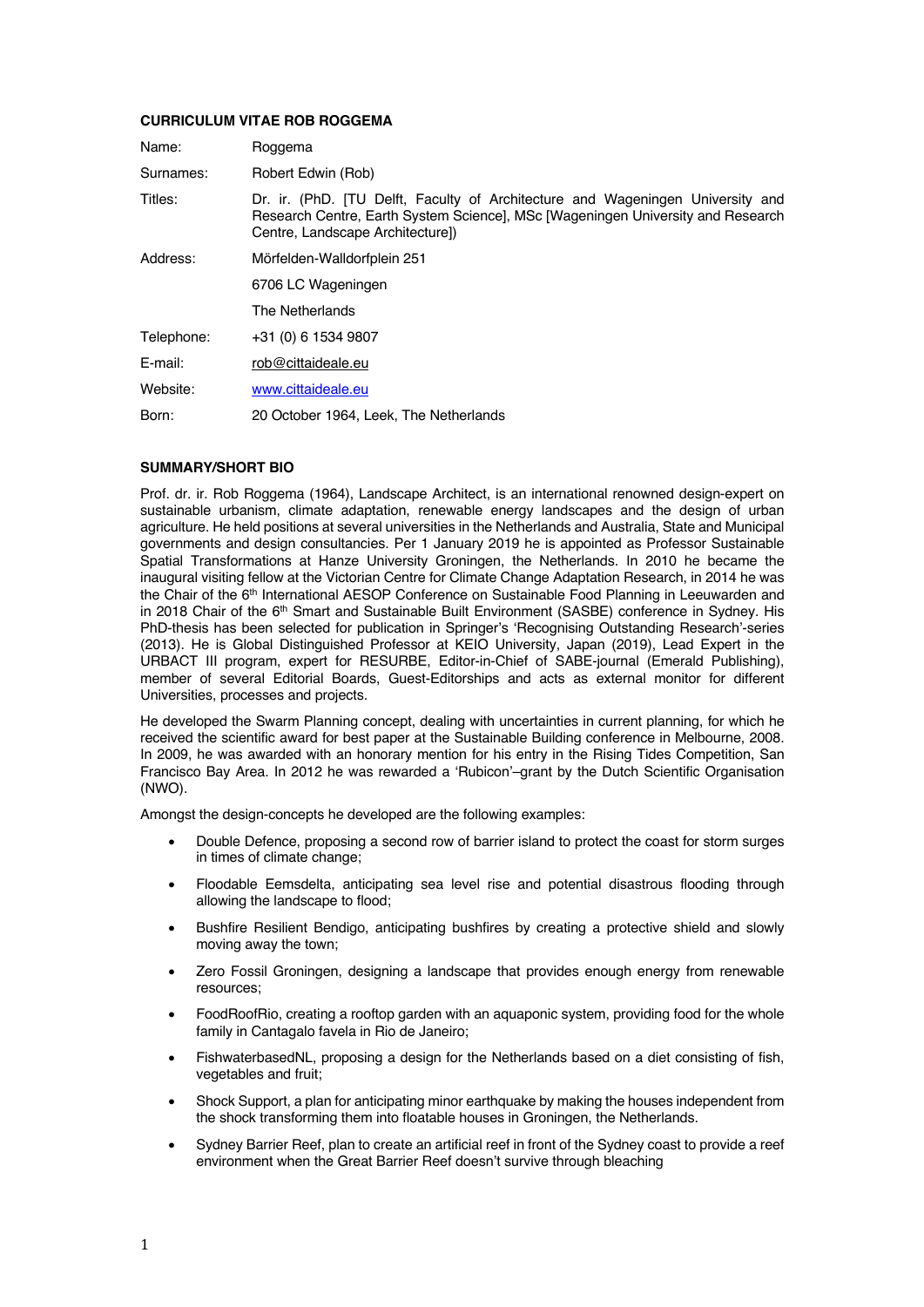He has written three books on climate adaptation and spatial planning (Climate Adaptation: A Spatial Challenge; Swarming Landscapes: The Art of Designing for Climate Adaptation and Swarm Planning: Development of a New Methodology Dealing with Climate Adaptation, all published by Springer), one about design charrettes (The Design Charrette: Ways to Envision Sustainable Futures, Springer), three on Urban Agriculture (Why We Need Small Cows, Ways to Design Urban Agriculture, VHL Press, 2014; Sustainable Urban Agriculture and Food Planning, Routledge, 2016 and Urban Agriculture in an Urbanizing Society, Vol. One, and Vol. Two with Cambridge Scholars Publishing, 2016), one on the Food Roofs of Rio de Janeiro (Springer, 2017) and one on The Tsunami and Fukushima Disaster, Designing for Reconstruction (Springer 2017). He is the editor of the Contemporary Urban Design Thinking book series (Springer), of which the first four volumes have been published since 2018. He has written over 25 journal articles and numerous conference papers and other articles.

He is the inventor of the FoodRoofRio concept, an aquaponic food system to help favela residents to grow their own food, of which the inaugural one has been realized in September 2014 in Cantagalo, Rio de Janeiro.

He has designed and led over 30 design charrettes in the Netherlands, Japan, Mongolia, China, Jordan, India, Australia and New Zealand, involving communities, academics, governments and industries in the design process. He has been asked to present his work in over 45 keynote presentations, nationally and internationally, and countless other presentations and lectures.

## **EXAMPLES OF FUNDED PROJECTS**

- 1. Synergy between Regional Planning and Exergy, EOS-LT program, Senter Novem. 1.5 million Euro. Lead author of proposal. (2006-2011). This research program focuses on the relation between spatial planning and the use of energy potentials and exergy principles as drivers for regional development. Five PhD's finalise their theses within this program. Current program management: TU Delft;
- 2. Hotspot Climate Proof Groningen, CCSP-program, 400K Euro. Lead author of proposal, chief investigator and project manager (2008-2009). This project focuses on the development of regional climate adaptation plans, developing of a spatial planning method for climate adaptation and innovative process approaches in involving stakeholders. Project is finalised;
- 3. Biochar, Interreg IV-B, 5 million Euro. Co-author of proposal and program manager (2009-2013). This European collaboration project focuses on the implementation of the use of Biochar in agricultural practice in different contexts, tests the results in practice and examines the barriers for implementation amongst end-users;
- 4. Climate Proof Design Eemsdelta, Knowledge for Climate program, Habiforum. 500K Euro. Lead author of proposal, chief investigator and program manager (2009-2011). This project focuses on the development of research for climate adaptation in the Eemsdelta region, being storm surge and coastal protection, ecological quality and development, use of local renewable energy potentials and new attractive and affordable housing;
- 5. Hotspot Peat Colonies, a region, which capture more GHG than it emits. CCSP-program. 500K Euro. Lead author of proposal, chief investigator and project manager (2010-2012). This project researches the combination of planning for Adaptation and Mitigation, researches and calculates the opportunities to capture more  $CO<sub>2</sub>$  than is emitted in the region and defines the basis for regular spatial plans of individual municipalities.
- 6. Design-led decision support for regional climate adaptation. VCCCAR research project. 500K AUD. Lead author of the proposal chief investigator and project manager (2011-2012). The project aims to develop in an innovative way climate adaptation plans for three pilot regions in Victoria, involving local stakeholders in the process and assessing the results of the design outcomes economically and environmentally.
- 7. Design-led institutional transformation for resilience to climate extremes (Natural Disaster Resilience (NDR)-grant). 250K AUD, 2012-2013. Co-author of proposal and shared chief investigator. Innovative design-led participatory visioning process is used to identify strategies and institutional changes necessary for adaptation to extreme weather events.
- 8. Rubicon-grant (NWO). 130K Euro. Lead author and Chief Investigator. "Modeling the benefits of Swarm Planning, a dynamic way of planning for future adaptation to climate change impacts", December 2012-November 2014. Further theoretical research to underpin the advantages of the Swarm Planning approach.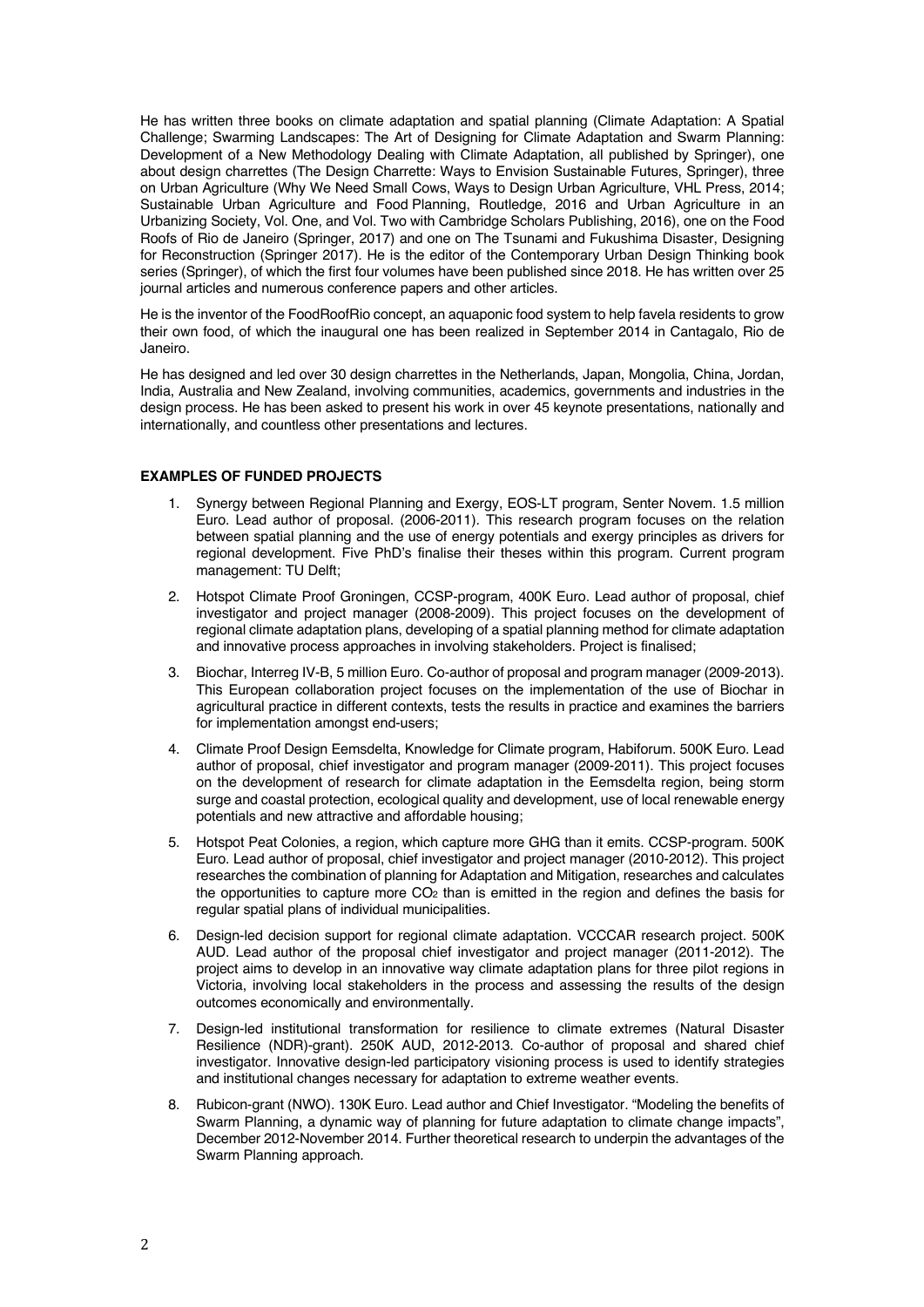- 9. Visions 2050 (CRC-Low Carbon Living). 3 million AUD. Co-author of proposal and shared chief investigator. Visions and Pathways 2050. Scenarios, Visions and Pathways for a Low Carbon Built Environment. 2013-2016. Envisioning future low-carbon living and the required transformation towards that future.
- 10. Reborn Resilience, Design workshops Minamisoma and Kesennuma, Japan (AJF), 15.000 AUD, Funded by Australia-Japan Fund. Lead Author and Project/Delegate leader. 2013-2014. Reborn Resilience, anticipating climate disasters in urban environments, designing reconstruction plan for tsunami-hit towns of Minamisoma and Kesennuma.
- 11. CALL-ISS, Climate Adaptation in Living Labs Integrated Spatial Strategies. Interreg IVa. 50K Euro. 2014-2015. Lead author and Chief Investigator. Collaboration between University of Oldenburg, Cittaideale, TCNN, ArsuGMBH, seven Municipalities in Groningen the Netherlands and five Kreise/Gemeinde in NordWest Germany.
- 12. FEW-NEXUS, Food-Energy-Water nexus and Sustainable Urban Development. SUGI-call. 3 million Euro 2018-2021. Lead Author of proposal. Collaboration to develop a 'Moveable Nexus' which travels across six biosphere regions: Michigan (University of Michigan), Qatar (Qatar University), Northern Ireland (Queens University Belfast), Amsterdam Region (Delft University of Technology), Tokyo (Keio University) and Sydney (UTS).
- 13. KIEM\_Foodscape Groningen. Spatial research into the design consequences of change to the 'Lancet-diet', in collaboration with local farmers, restaurants and caterers, the Dutch 'Voedingscentrum' (national agency for healthy food), and Metabolic
- 14. KIEM\_Loskade. Research into the circularity of building stock of developer/builder Van Wijnen, as well as the residents' satisfaction with their circular house and public space. Together with Van Wijnen BV, BuildinG, Jeemz.
- 15. Toekomstbeeld Groningen (Toukomst). Developing a future vision for the province of Groningen based on the ideas and engagement of the Groningen citizens. Together with West 8, the National Program Groningen.
- 16. Making City, a H2020 project collaboration with 8 European cities, investigating the potential to create Positive Energy Districts in two Groningen neighborhoods. The technical, economic, juridical, sustainability/environmental and social aspects are investigated. Together with the Groningen University, Grunneger Power, TNO, Nijestee, Energy Valley and City of Groningen.
- 17. KIEM-Klimaatwijk Europapark. Spatial research of co-designing process developing a climate adaptive neighbourhood in Groningen, together with green designer specialists, the municipality of Groningen, process architects, and local community groups
- 18. KIEM-Voedselmuur (Foodwall), design research to develop a food producing aquaponic system on the Zernike campus, with architects designers, Hanze internal departments, and water and food specialists.
- 19. Design team climate Adaptation, designing a climate adaptive plan for the Reitdiepvalley in the northern part of the province of Groningen. To be exhibited during the Climate Adaptation Week.

# **AWARDS**

- Best theoretical paper, World Sustainable Building Conference, Melbourne, September 2008
- Honorary Mention, Rising Tides Design Competition, San Francisco Bay Area, BCDC, July 2009
- Recipient Rubicon grant, NWO, The Netherlands, 2012
- PhD thesis selected for the Springer Theses series, Recognizing Outstanding PhD-Research, 2013
- AiCARE Revolutionary Solution Social Innovation for Agriculture of the future Award (nominated)

# **CONFERENCE CHAIR**

• Chair of the 5th Smart and Sustainable Built Environments (SASBE) Conference, Sydney, 4-7 December 2018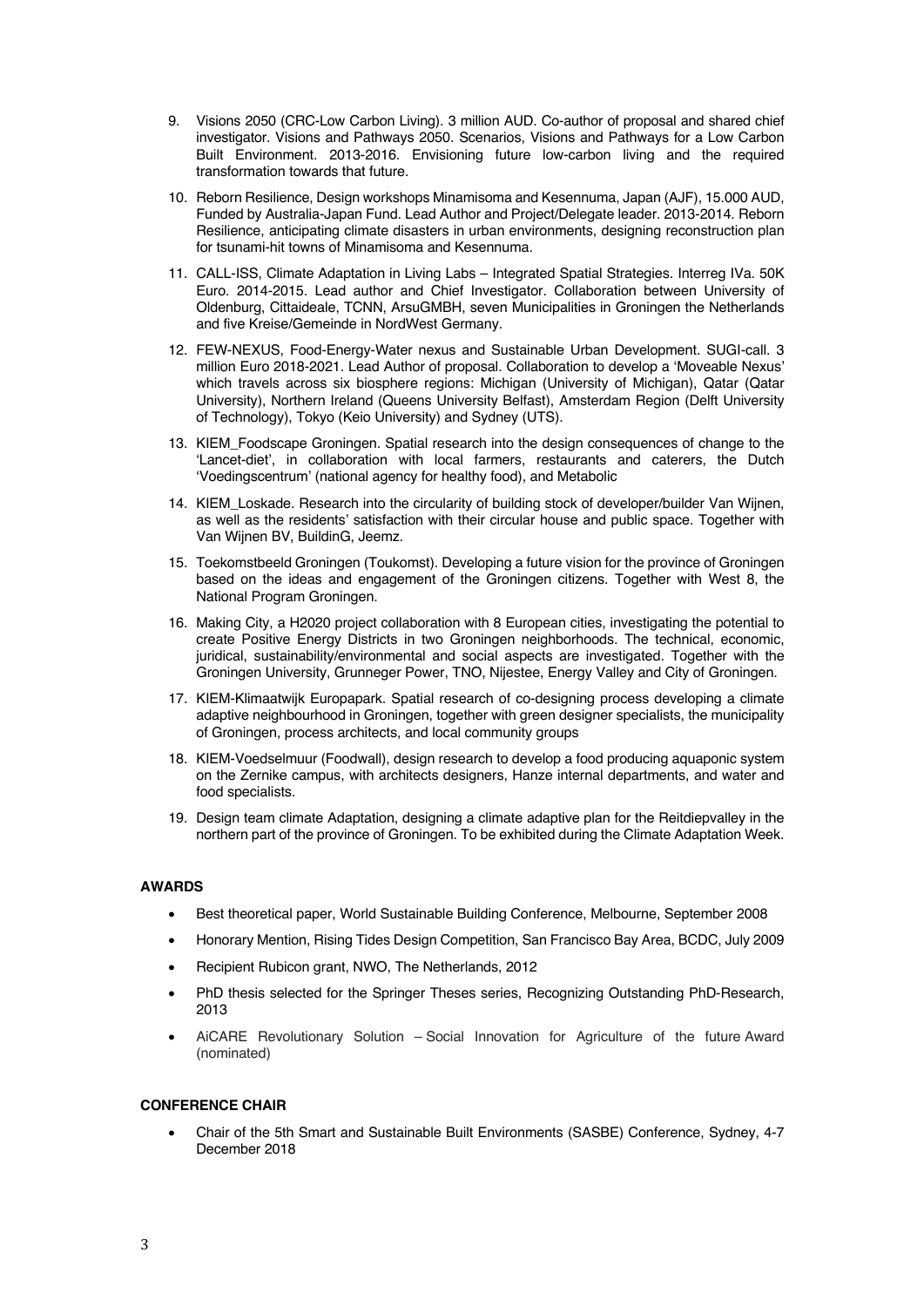• Chair of the International AESOP conference Sustainable Food Planning 'Finding Spaces for Productive Cities', Leeuwarden, 5-7 November 2014

# **ACADEMIC COMMITTEES**

- Member Organisation Committee, EcoCities 2022 Rotterdam, the Netherlands
- Member Scientific Advisory Board, International Institute for Sustainable Mountain Development, Nepal
- Member Scientific Committee, 3<sup>rd</sup> conference on Agriculture and food in an urbanising society 17-21 September 2018, Porto Alegre, Brazil
- Member of the Board of DSL, Dutch Schools of Landscape Architecture (April 2014 October 2015)
- Member of the International Scientific Committee of the Sustainable Building Conference 2013 (SB13), 15-16 October 2013, Cape Town, South Africa
- Member of the Organising Committee of the International Conference on Climate Change and the Himalayas: Current Status and Future Perspective (ICCCH). 3-5 December 2012, New Delhi, India
- Member of the Program Board of the Climate Change Spatial Planning-program, The Netherlands, 2008-2010

## **EDUCATION**

# 2008 – 2012

- PhD Delft University of Technology, Faculty of Architecture, Climate Design & Sustainability and Wageningen University and Research Centre, Earth Systems Science
	- Swarm Planning: Development of a Planning Methodology to deal with Climate Adaptation

### 1984-1990

Master - Landscape architecture, Urban, Wageningen University and Research Centre

- Nijmegen na 1990, regionaal ontwerp uitbreidingsmogelijkheden Nijmegen en omgeving
- Ruimte en Vorm, theoretisch onderzoek stedelijke ruimte
- Urban design (TU Delft)

### **EXTERNAL MONITOR**

- Ajman Excellence program, Assessing governmental departments on Urban Planning, April 2017
- External/International reviewer phase 2, Master program Architecture and Master program Landscape Architecture Unitec University of Technology, Auckland, New Zealand, December 2014/January 2015
- External/International reviewer Master program Architecture and Master program Landscape Architecture Unitec University of Technology, Auckland, New Zealand, October 2013

### **ACADEMIC REVIEWER**

- Journals:
	- o Urban Forestry and Urban Greening
	- o European Planning Studies
	- o Environment and Planning B
	- o Climate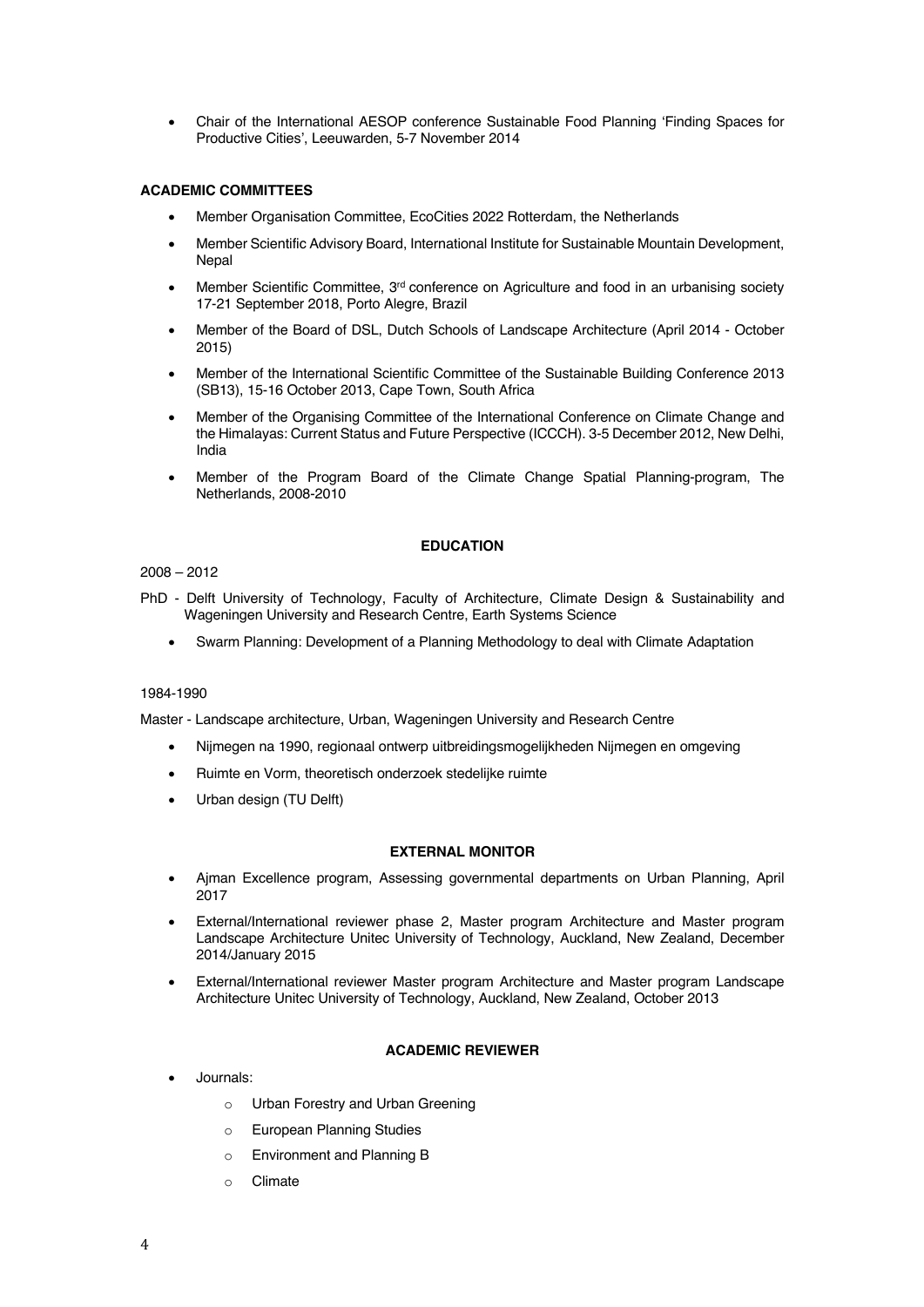- o Journal of Sustainable Development
- o Future of Food Journal (also member of Editorial Board)
- o Sustainability
- o Landscape and Urban Planning
- o International Planning Studies
- o City, Territory and Architecture
- o Journal for Environmental Sciences
- Journal of Environmental Protection
- o Smart and Sustainable Built Environments (SASBE, also Editor in Chief)
- o Architectural Science Review
- o Mitigation and Adaptation Strategies for Global Change
- Greener Places Policy document for a greener urban network in Sydney, Office of the State Government Architect of New South Wales. Review Date: April 2017
- Water and the Environment The City as a Catchment. Foundation Paper, number Three. Commissioner for Environmental Sustainability Victoria. Review date: October 2012
- Resiliency strategies for aspirational African cities. Proposal to NRF & DST: global change, society and sustainability. University of Pretoria, School of the Built Environment. Review date: July 2011
- Hong Kong Research Grants Council, External Reviewer, 2018, 2019, 2020

# **ACADEMIC SUPERVISION**

## **PhD-SUPERVISION**

- Mayra Nobre, TU Munich and Hanze University of Applied Sciences Transforming cities into self-carrying organisms, 2020-
- Maarten Vieveen, Hanze University of Applied Sciences. 2019-2022. Cultural heritage, Sustainability and Renewable Energy generation.
- Marjolein Overtoom, Hanze University of Applied Sciences. 2019-2021. Indoor climate, living preferences and architecture.
- Fereshteh Moradi, UTS, Climate adaptation by redesigning cities as an integrated sustainable area (Design Study: Sydney and Mashhad cities). Start: August 2018
- Thao Thu Luong, UTS, Resilience through identity: A new design framework for resilient design. Start: August 2017
- Dimitra Dritsa, UTS, Towards a Data-Driven Urban Healthcare: Integrated meta-design systems for survival, adaptation and growth. Start: August 2017
- Seyyed Mohammad Reza Khalilnezhad. University of Kaiserslautern. Urban agriculture as a tool for city and landscape planning in Iran. Start: 2014, completion 2018
- Ernst Schaefer, University of Oldenburg, Germany (co-supervisor), Planung Anpassung an Klimawandel in Living Labs. Started: 2015. Expected completion: 2021

Ashutosh Saidawat, AcSIR CSIR-NISCAIR, New Delhi, India (Ass. Supervisor), completion 2017

Tushar Kaushik, AcSIR CSIR-NISCAIR, New Delhi, India (Ass. Supervisor), completion 2017

#### **PhD-JURY – COMMITTEE MEMBER - EXAMINER**

Angelica Rojas Gracia, University of Melbourne, Transformative processes for architectural design: a heuristic study of regenerative practices. February 2021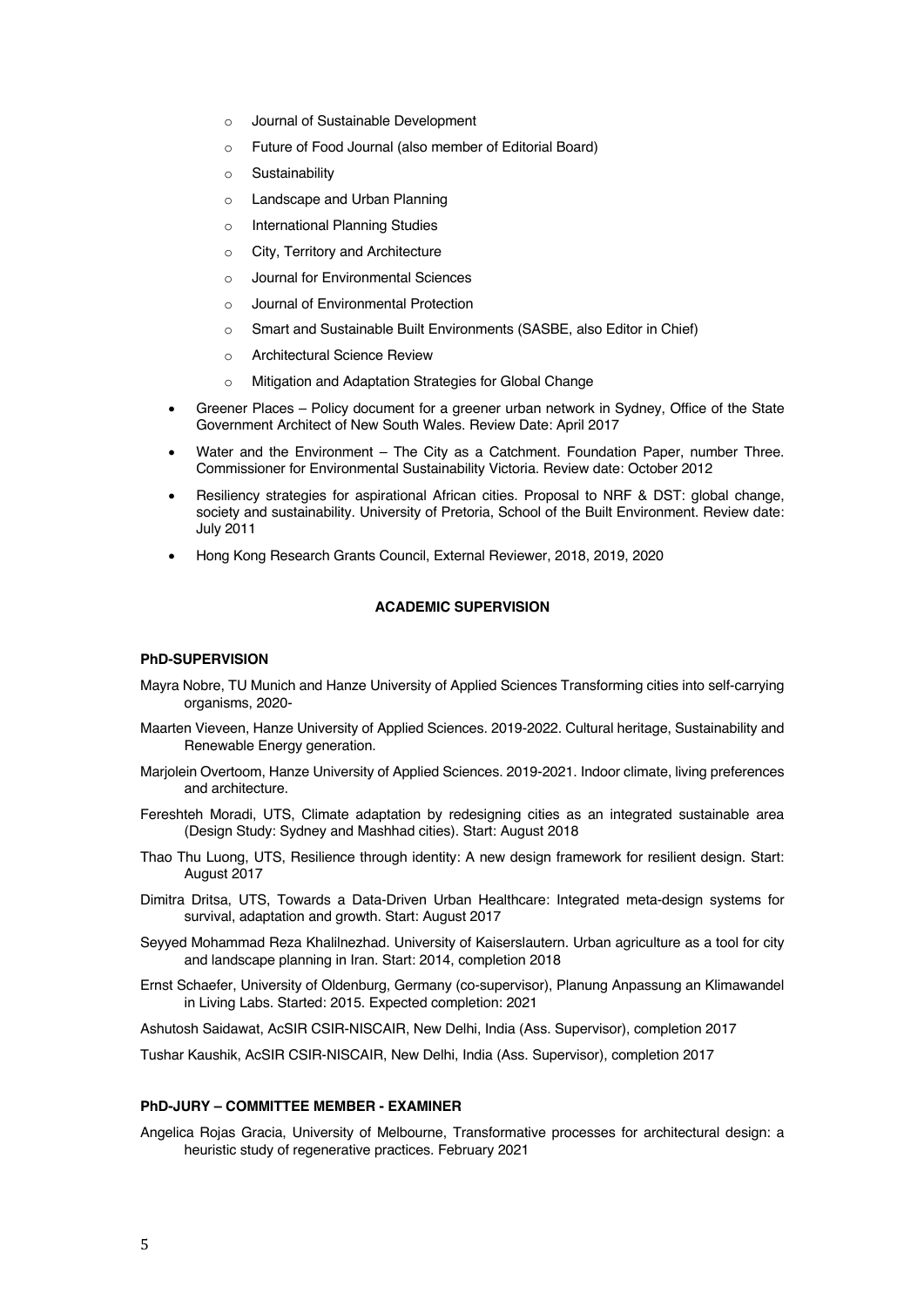- Suzan Fitzgerald, UCL-Bartlett School of Architecture, London, Productive Urban Landscapes: Everyday Rhythms Surrounding Sites of Urban Agriculture in Havana, Cuba. April 2020
- Andy Jenkins, Queens University Belfast, Northern Ireland (External Examiner), Building Integrated Technical Food Systems. December 2017

Dennis Williamson, Deakin University, Australia (International Review Committee Member), June 2017

- Pieter Hertogs, VU Brussel, Department of Architectural Engineering, Enhancing the adaptable capacity of urban fragments (Member Doctorate Jury), November 2016
- Wim Timmermans, Universidade Santiago de Compostela, Spain (Examination Committee), October 2013

#### **MSc SUPERVISION**

- Catalina Rey Hernandez, TU Delft, completion 2019. Title: Adaptation of Coastal Urban Landscape in Conception, Chile
- Stewart Monti, UTS, completion 2018. Title: Designing an Ant-fragile Waterloo, Sydney
- Darren Nel, Pretoria University, completion 2016. Title: Exploring a complex adaptive systems approach to the study of urban change.
- Anne Lorène Vernay, Delft University of Technology, completion 2008. Title: Merging energy management and spatial planning. Case study: Delfzijl
- Bouke Wiersma, University of Groningen, The Netherlands, completion August 2008. Title: Applying cradle-to-cradle on the regional scale: Spatial planning in the province of Groningen
- Kasper Klap, Wageningen University and Research Centre, The Netherlands, completion September 2008. Title: Design climate adaptive Delfzijl
- Hao Huiqin (Vera), Van Hall Larenstein, Wageningen University and Research centre, completion August 2010. Title: Spatial Planning for Climate Change Adaptation
- Wang Xin (Jim), Van Hall Larenstein, Wageningen University and Research centre, completion August 2010. Title: Spatial Planning for Climate Change Adaptation
- Li Xintong (Lavender), Van Hall Larenstein, Wageningen University and Research centre, completion August 2010. Title: Spatial Planning for Climate Change Adaptation

#### **EXPERIENCE**

September 2021 –

**Professor Research by Design for Resilient Coastal Deltas and Polderlands,** Inholland University of Applied Sciences

#### April 2009 –

**Director CITTA IDEALE**, Office for Adaptive Design, Spatial Planning and Design Research

- Regional landscape-ecological vision and plan, the Green Veluwe, Regional consortium Voorthuizen,
- Landscape-ecology design 'the Free Meuse' (Vrije Maas), Private development group, Ammerzoden
- Nature-inclusive design, Tender Plot 4a, Sluisbuurt Amsterdam, consortium Kondor Wessels
- Lead Landscape design, Greening NEOM, Saudi Arabia, member of the Biotic Pump Greening Arabia Consortium
- Lead Natuurrijk Nederland (www.natuurrijknederland.org); Naturerich Netherlands
- Coordinator Prachtig Productielandschap Texel (Attractive Productive Texel); Stimuleringsfonds Creatieve Industrie)
- Landscape designer Greening KSA, member of the Biotic Pump Greening Arabia Consortium.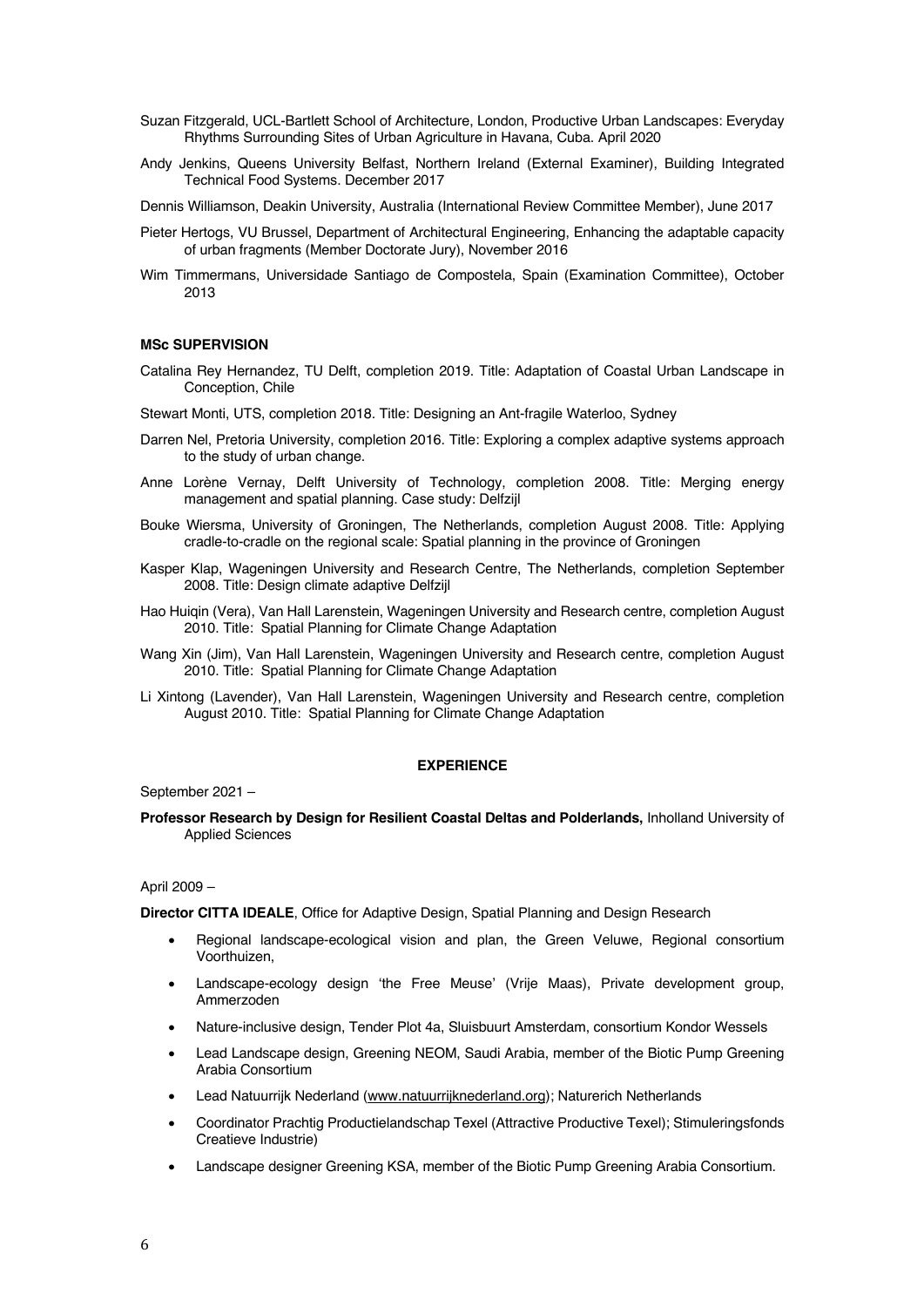- Design Islamic Cemetery, Arnhem
- Course leader Nature-Based Urbanism Delft university of Technology, Urban Ecology and Ecocities Lab
- Strategic planning and regional design Future of Dronten
- Advise the Dutch National Government, Council for the living environment and infrastructure (RLI) about the future of the Dutch Landscape 2070
- Design and development Smaakpark Ede (Edible Park)
- Masterplan Pilot Productive Landscape Maasmechelen, Vlaams Bouwmeester
- Reviewer Design Studio EVO DEVO, Master Architecture, open studio, Cornell University, Ithaca, US

### March 2021-November 2023

## **Lead Author UCCRN Assessment Report 3.3**

Chapter: Architecture, Urban Planning and Design - Urban Climate Change Research Network – ARC3.3

### March 2021 - April 2024

**Visiting Professor Landscape Urbanism**, Queens University Belfast, NI

### June 2020-December 2021

**Distinguished Visiting Professor**, Western Sydney University, Parramatta, Australia

### January 2019 – April 2021

### **Professor of Sustainable Spatial Transformations**, Hanze University, Groningen

- Guest Editor for Urban Planning's special issue 'Design with Flows'
- Guest Editor for SASBE special issue Design and plan for smart and sustainable built environments
- Guest Editor for SASBE special issue Technical innovations in smart and sustainable built environments
- Foodscape Groningen
- Research-programming and -collaboration Loskade
- Toukomst, Toekomstbeeld Groningen
- Making City (H2020)
- Crossing Borders Grensmaas (NWO)
- Aquaponic FoodWall
- Climate precinct Europapark
- Design for Moeder Zernike, Climate Adaptation Week

# October 2018 – March 2019

**Distinguished Global Professor**, KEIO University, Tokyo, Japan

## August 2018 –

**Member Editorial Board, LivaS**, International Journal for Livable Space, Trivakta University Indonesia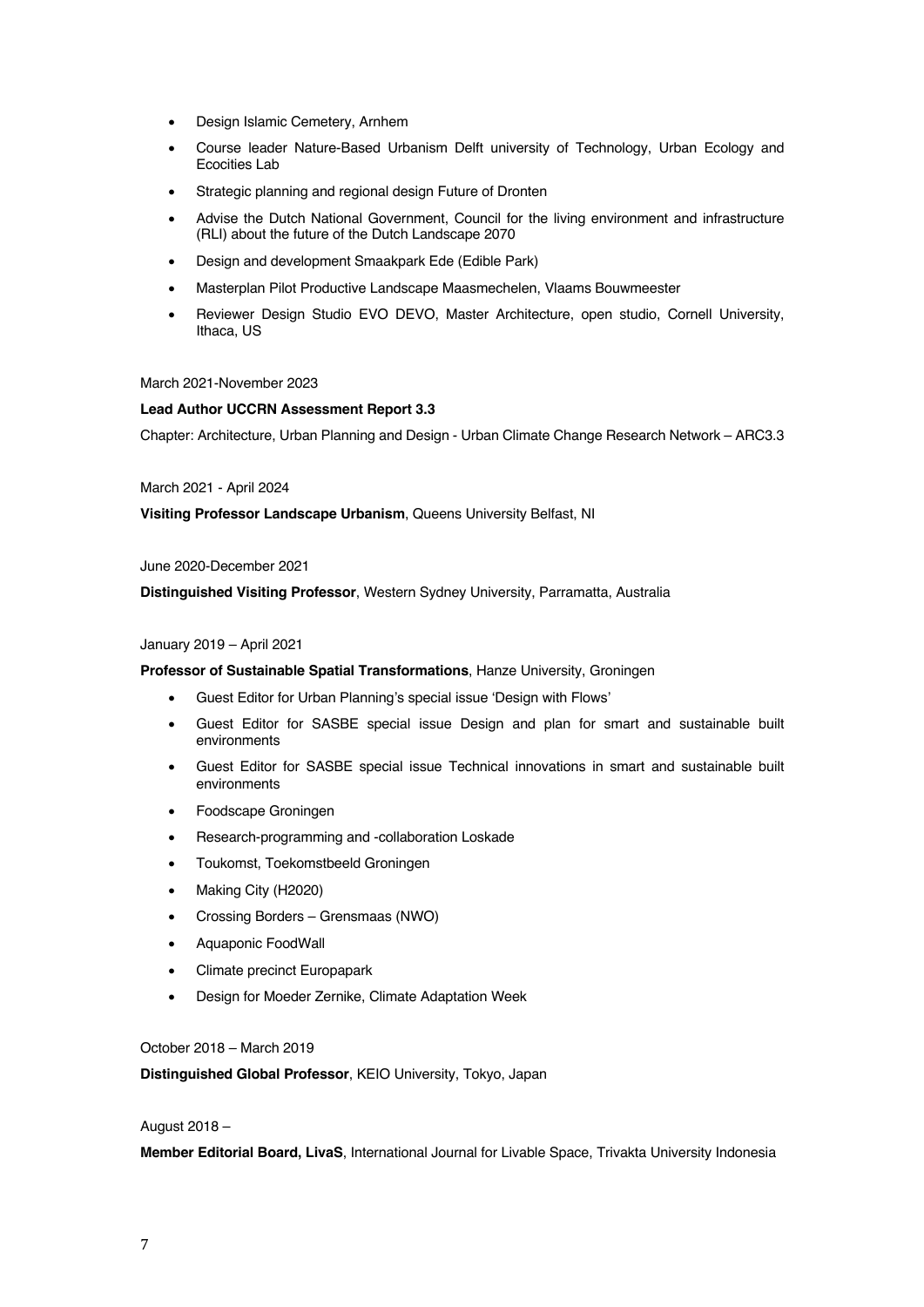April 2017 -

## **Series Editor, Contemporary Urban Design Thinking**, Springer

Volume 1: The Australian Approach, 2018

Volume 2: Nature Based Urbanism, 2019

Volume 3: Designing Sustainable Cities, 2020

Volume 4: TransFEWmation, design led Food-energy-water nexus, 2021

Volume 5: Design for Regeneration, 2022

January 2017 – January 2020

### **Editor in Chief, Smart and Sustainable Environment**, Emerald Publishing

### December 2016 – January 2019

- **Professor of Sustainable Urban Environments**, Faculty of Design, Architecture and Building, University of Technology Sydney
	- Leader Urban Research Network
	- Masters of Architecture, Design Studio GO WEST! M Arch studio on the urbanisation of the 3rd City, Autumn 2017 (March-June)
	- Masters of Architecture, Design Studio GO SOUTHWEST! M Arch studio on landscape-based urbanism for the 3rd city, Spring 2017 (August-Nov)
	- Masters of Architecture, Design Studio GO BALLS! M Arch studio on environmental flows and urbanisation, in collaboration with MVRDV (Winy Maas), The Why Factory/TU Delft, Autumn 2018 (March-June)
	- Elective Zero Carbon Sydney, May 2017
	- Elective Badgerys urbanism, July 2017
	- Elective Smart and Sustainable water and mobility solutions for Sydney City Centre, in collaboration with the Advanced Metropolitan Solutions Institute (Prof. Arjan van Timmeren) and TU Delft, Urbanism, February 2018. Student evaluation Survey: 4.40 out of 5)
	- Chair 5th International Conference Smart and Sustainable Built Environments, Sydney, 5-7 December 2017
	- PI Food Water Energy Nexus The Mobile Nexus, SUGI-call, 2018-2020
	- PI Deign-led Adaptation of Urban Ecology for urban communities
	- PI Smart Cities and Suburbs
	- Member of the Task Force Built Environment Smart Cities Council Australia New Zealand (SCCANZ)
	- Member R&D Board Association Smart Communities Australia (ASCA)
	- Member Task Force Smart Cities, Committee for Sydney
	- Research Committee, Faculty of DAB
	- Editor Contemporary Urban Design Thinking book series, Springer
	- Editor-in-Chief, SASBE journal
	- Guest Editor for Sustainability's Special Issue 'Design (be)fore Disaster'

## July 2015 -

### **Expert in RESURBE** network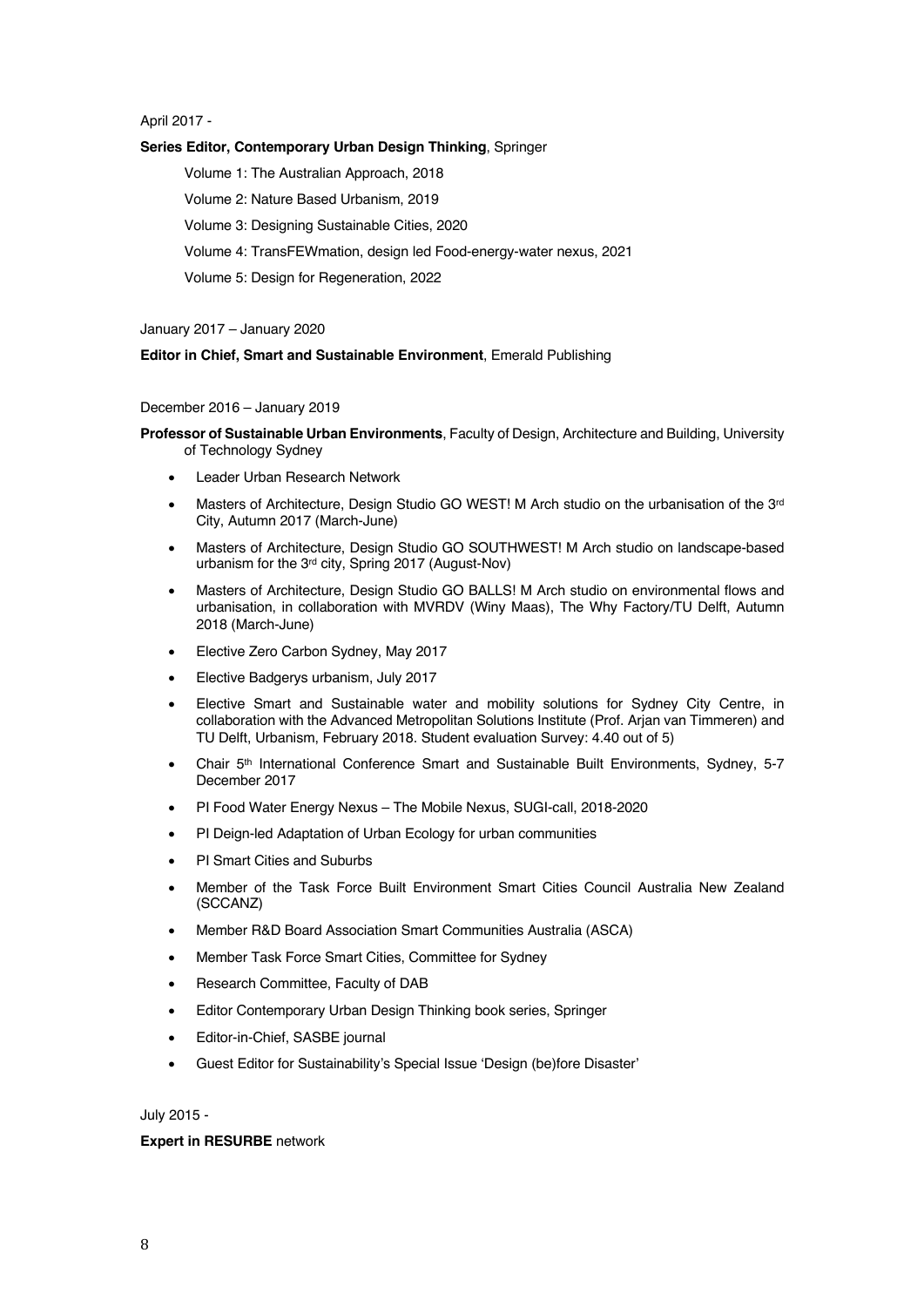Working group Participatory Processes and Co-design. Expert in the RESURBE program: http://www.unescosost.org/en/project/resurbe/, concerned with increasing the resilience of cities around the world

# May 2015 -

## **Lead expert for URBACT-III projects**

Support consortia in developing en conducting their collaborative projects in improving cities to develop pragmatic solutions that are new and sustainable and that integrate economic, social and environmental urban topics.

#### September 2013 – October 2015

**Professor of Design for Urban Agriculture**, Van Hall Larenstein University, Department of Landscape **Architecture** 

- Development, Design and Realisation FoodRoof Rio de Janeiro
- Chair of the 6th International Conference on Sustainable Food Planning, Leeuwarden
- Set up of research agenda and program
- Workshop in Binder Soum, developing strategic tourism plan in participatory process

#### September 2013 – December 2017

**Adjunct Professor Swinburne University of Technology**, Centre for Design Innovation

- Rubicon research: Modeling the benefits of Swarm Planning, a dynamic way of planning for future adaptation to climate change impacts
- Design Charrette in Minamisoma region, Japan for development of reconstruction landscape plan in participatory design process
- Design Charrette in Kesennuma, Japan for development of reconstruction coastal zone plan in participatory design process

#### November 2012 – August 2013

**Senior Research Fellow**, The Swinburne Institute for Social Research, Swinburne University of **Technology** 

- Rubicon research: Modeling the benefits of Swarm Planning, a dynamic way of planning for future adaptation to climate change impacts
- Scoping study sustainability assessment tools at precinct level, CRC Low Carbon Living
- Visions 2050, developing visions for low carbon living in four cities in Australia, CRC Low Carbon Living
- External Reviewer, Studio Mess 3: >fit< for Resilience, Creswick 2042, faculty of Architecture Building and Planning, School of Design, University of Melbourne, November 2012

#### May 2011 – October 2012

**Senior Research Fellow**, Centre for Design, RMIT University, Melbourne

- Lead investigator and project manager "Design-led decision support for regional climate adaptation" (VCCCAR-research grant)
- Leader of the Design Studio 'KINDLE' design of bushfire resilient landscapes. Second semester 2011. Lower pool Landscape Architecture, School of Architecture and Design, RMIT (Evaluation Score: 88,6%; Satisfaction score 100%)
- Leader of the Design Studio 'SWELL' Designing surge resilient landscapes. Second semester 2012. Lower pool Landscape Architecture, School of Architecture and Design, RMIT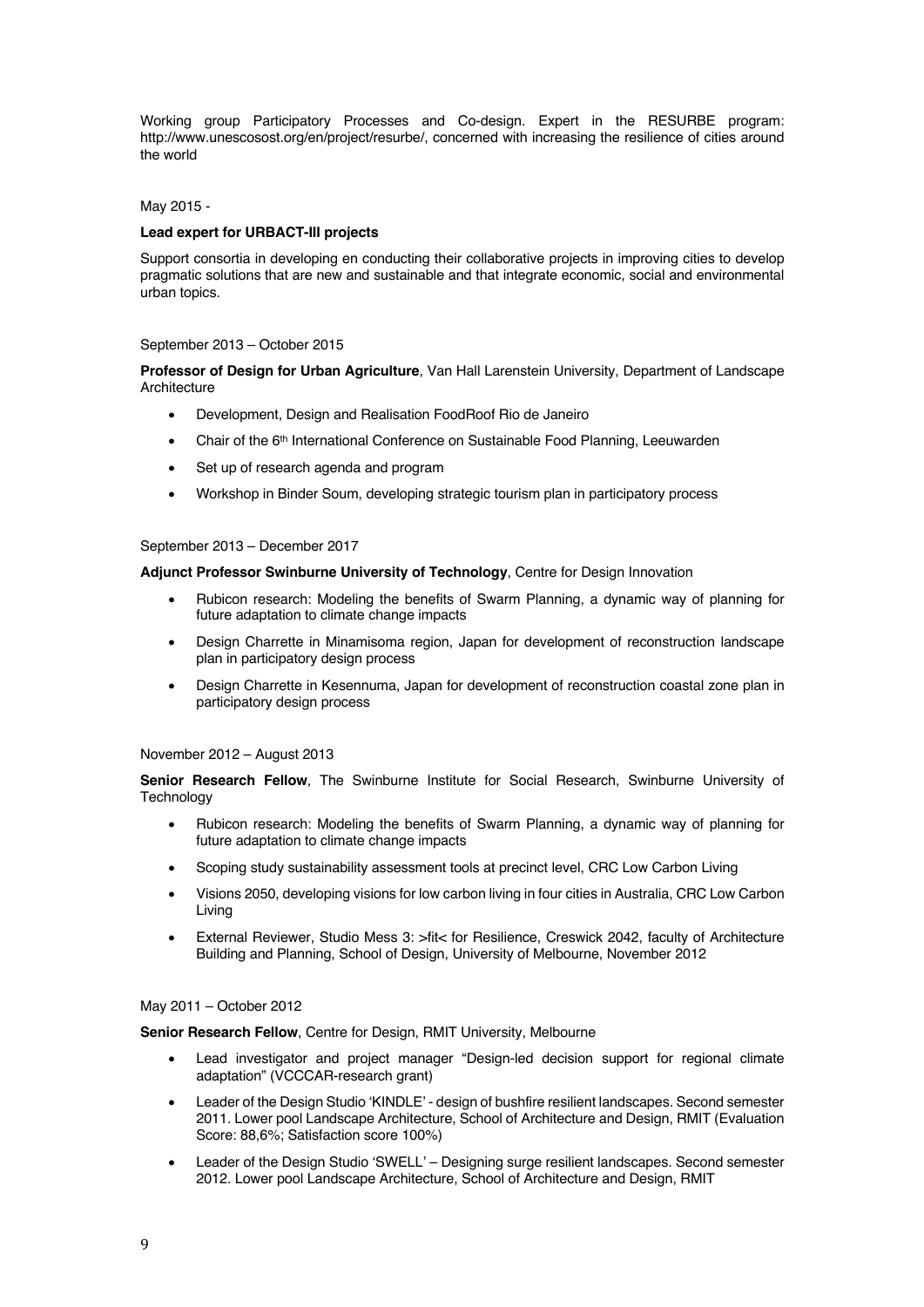• External Reviewer Design Studio Landscape design, Faculty of Architecture, University of Melbourne, May 2011

September 2010 – April 2011

### **Honorary Visiting Research Fellow, VCCCAR, Melbourne**

- Climate adaptation and spatial planning, comparative review of practice in Victoria and the **Netherlands**
- Knowledge exchange between Victorian and Dutch Institutions (State Government, Local Councils and Universities)
- External Critic, Design Studio Landscape Architecture "FLOAT. Designing with the dynamics of extreme water events"; RMIT University, April 2011
- Dissemination of knowledge and experience through seminars and presentations
- Provide several VCCCAR affiliated scientific papers and book chapters

#### March 2003 – January 2011

### **Manager Strategy and Regional Planning**, Program Manager Climate Adaptation and Regional Planning

Province of Groningen, Unit Environmental and Spatial policy

- Project manager, prime fund generator and chief investigator, Hotspot climate & energy proof regional design for the province of Groningen, in the Climate Changes Spatial Planning program, Consortium of Dutch Universities (Wageningen and Amsterdam) and National Government; € 400K
- Project manager, prime fund generator and chief investigator, 'Peat Colonies, the region that captures CO2 instead of emitting it', Hotspot project in the Climate Changes Spatial Planning program, Consortium of Dutch Universities (Wageningen and Amsterdam) and National Government € 500K
- Project manager and prime fund generator 'Climate proof Eemsdelta', ARK impulse project Ministry of Spatial Affairs and Knowledge for Climate Research Program, Consortium of Dutch Universities (Utrecht and Wageningen) and National Government. € 500K
- Co-leader, BIOCHAR, Interreg IV-B project, EU-funded research project on the implementation of Biochar in agricultural practice, collaboration between seven North Sea countries. € 5 million
- Prime fund generator and lead author, research proposal S-REX (Senter Novem, EOS long term program), Exergy and Regional Spatial Planning, € 1.5 million. Groningen, Delft, Wageningen, the Netherlands
- Member of the Program Board of the Climate Change Spatial Planning-program, The **Netherlands**
- Member of the core-team of the interprovincial organisation on adaptation climate change and spatial affairs, Utrecht, The Netherlands
- Advisor & Investigator, Hotspot Wadden Sea, Knowledge for Climate Research Program (KvK), Consortium of Dutch Universities (Utrecht and Wageningen) and National Government, the Netherlands Government
- Chair Spatial Design Team, Grounds for Change; Dutch entry in Global Competition on 'Bridging Regional Spatial Design Strategies With Sustainable Energy Planning', International Gas Union (IGU), Three Northern Provinces and Gasunie, The Netherlands. International collaboration in Bridging to the Future-project with Vancouver, Canada; Shanghai, China; Doha India
- Project Leader, Provincial Regional Plan I and II (Integrating Spatial Structure Plan, Water Management Plan, Traffic and Transport Plan and Environmental Plan), Chair, project team Provincial Regional Plan, until September 2005) and Co-manager, Regional Plan III (Structure Vision), Province of Groningen, The Netherlands
- Program manager and delegation leader INCREASE I and II (International Conference on Renewable Energy Approaches and the Spatial Environment). International conference series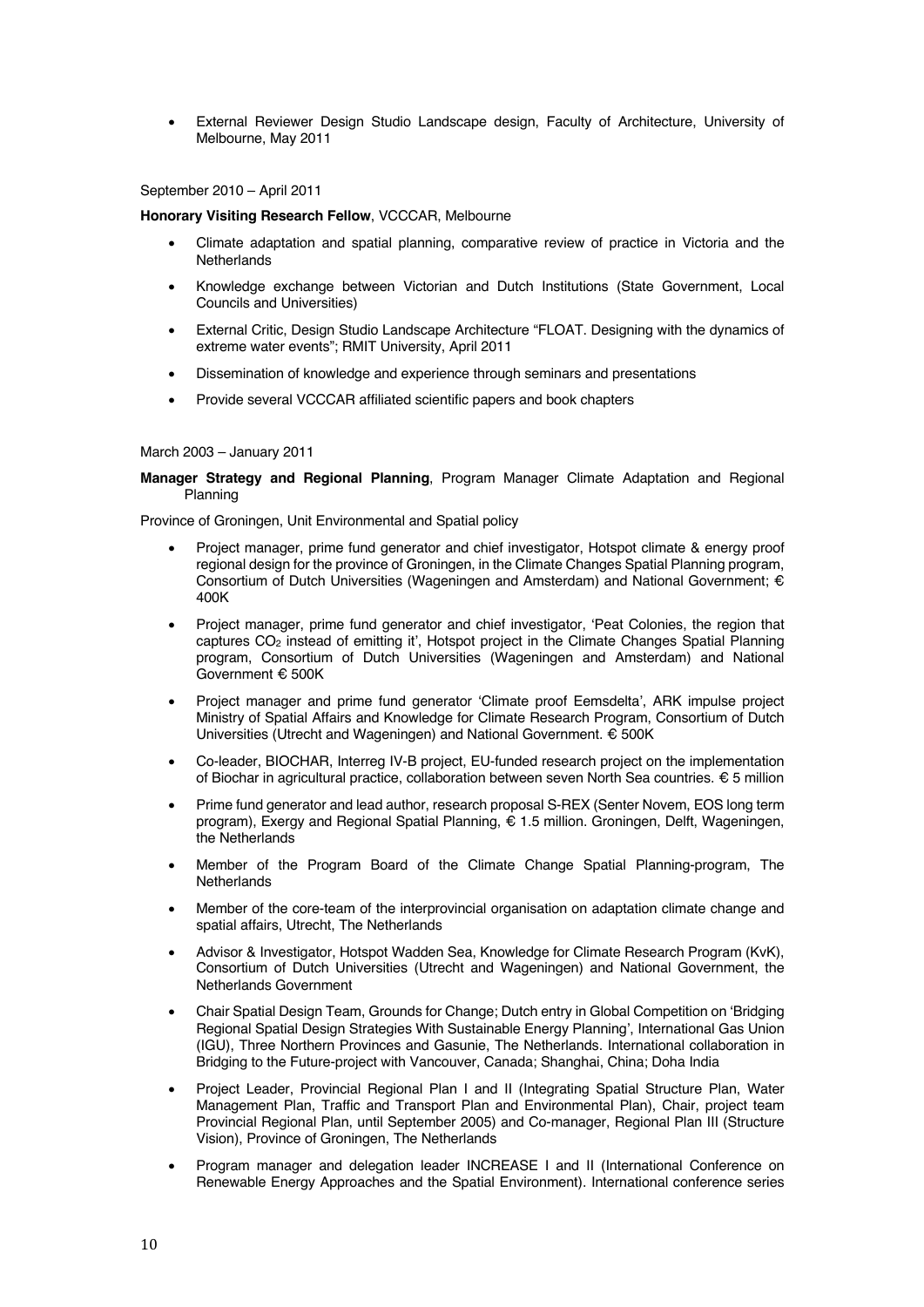on sustainable energy and spatial planning. Participants: Canada, Jordan, Russia, Germany, China and The Netherlands. Amman, Jordan and Beijing/Shanghai, China

- Project manager, Rising energy prices and the effects on behavioural estate values and population migration (cooperation with MGIMO, University of Moscow), Groningen/Moscow, The Netherlands/Russia
- Member CPSL-3, Trilateral working group on Coastal Protection and Sea Level Rise, Wadden sea secretary, Bremerhafen, Germany
- Advisor, National Committee for landscape research on large wind turbines (Ministry of Spatial Affairs, Housing and the Environment (VROM), The Hague, The Netherlands
- Strategy-development, Province of Groningen, The Netherlands
- Advisor, East Side Central Square, Groningen, The Netherlands

### January 2000- February 2003

## **Project manager** Municipality of Almere

Department of Urban development, office of project management, project manager Almere Poort

- Chairman planning team Almere Poort
- Integrated advisory Municipality Council
- Manager cluster Poort (9 people)
- Chairman diverse integral project teams (working locations, central area, station)
- Principal development plans and designs, including financial matters
- Principal departments and offices within the municipality and external advisors
- Control of planning and budget
- Steering internal and external communication

From January 2002, Cabinet, office of Authority advise and policy co-ordination

- Project leader Investment vision, -program and -strategy Almere concerning further growth and authority consensus between national, regional and local authorities
- Project leader City vision Almere, integrated vision of the Municipality Council concerning the future of Almere

June 1996 – December 1999

**Projectleader** Sustainable Urban Development and manager Cluster Sustainable Design. BRO, Consultancy for spatial affairs,

- Member design team and project teams Houten Vinex (Municipality of Houten)
- Location alternatives Stadsblokken-Meinerswijk Arnhem (Central Planning Agency, ministry VROM)
- Structure-plan Hilversum-Oost (Municipality of Hilversum)
- Design working area De Trompet (Municipality of Heemskerk)
- Urban design Oortjensveld III (Municipality of Roerdalen)
- Structure-plan Océ-area (Municipality of Venlo)
- Urban design Berkelse Poort (Municipality of Berkel en Rodenrijs)
- Corridor-study Tilburg Gilze-Rijen logistic-industrial working area (Joint Venture Central Brabant)
- Vision sustainable development EPZ-area (energy plant, municipality of Haelen)
- Authority Bandwidth and member design team Blokhoeve (Municipality of Nieuwegein)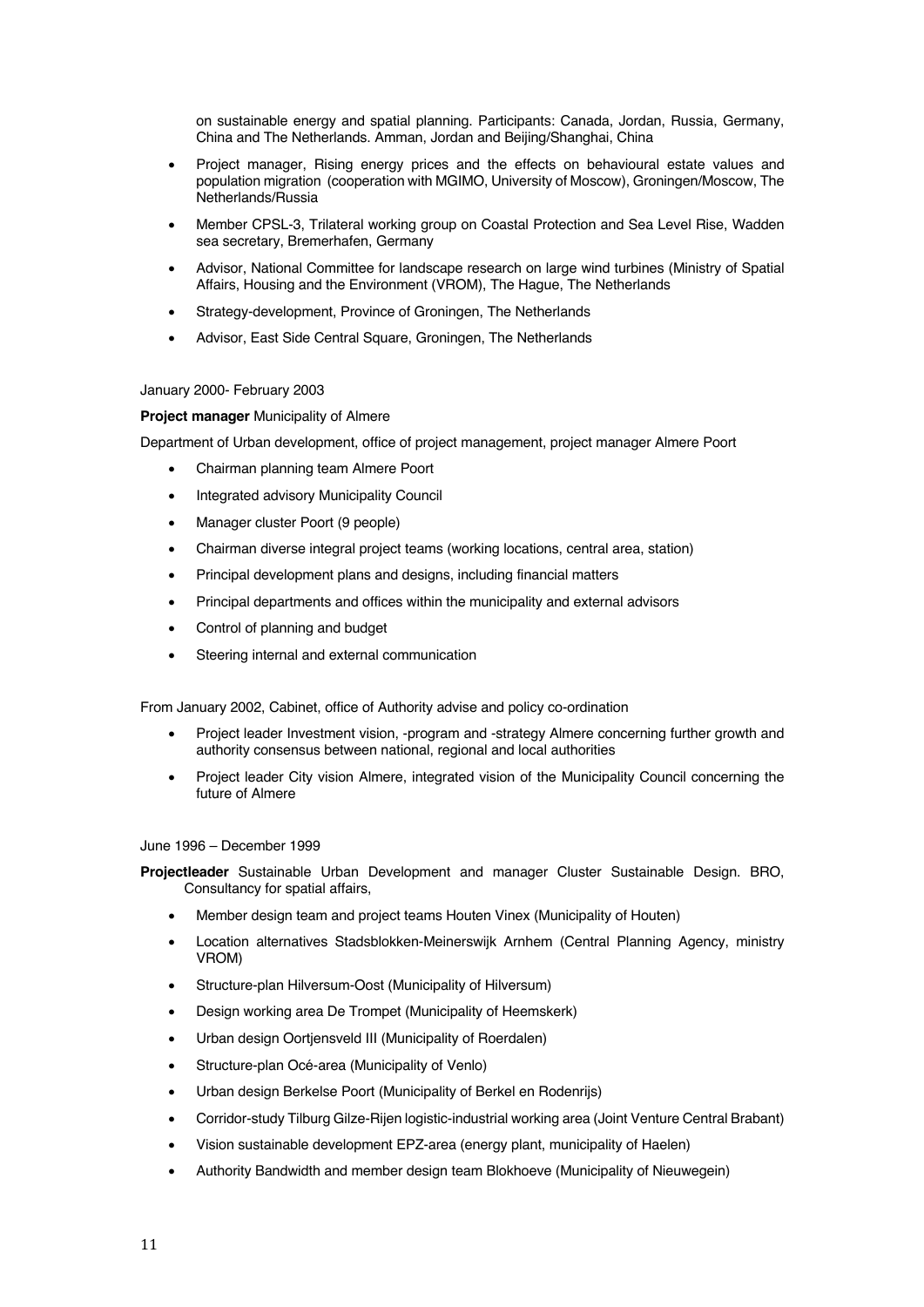- Water management and design the Vliert (Municipality of Den Bosch)
- Three Sustainable city-concepts: Multiple Layer City, Light City and Empty City
- Environmental Impulse Drechtsteden (Office of environmental affairs Southern part of the province of South-Holland)
- Design of the Empty-city concept, Hoge Vucht, Breda (Bredrecht, Alterra)
- National package Sustainable building (municipalities of Houten and IJsselstein)

#### May 1995 - June 1996

# **Advisor and project leader Environment and Spatial Planning**. Municipality of Rotterdam, Engineering office for the environment

- Project leader Costs and benefits of sustainable extension plans (Association of Dutch Municipalities, VNG)
- Environmental input planning process Nesselande, Municipality of Rotterdam
- Environmental design in IJburg-plan, Municipality of Amsterdam

#### December 1991 – April 1995

**Spatial planner and advisor integrated environmental policy**. Municipality of Breda, Department of environmental affairs

- Project leader Sustainable City development
- External integration environmental policy in spatial planning (Westerpark, Chasséterrein, Breda-NO, Heilaar-Steenakker)
- Co-operative design Westerpark
- Projectleader Regional Ecological Model
- Member DOSS-advisory group (ministry VROM), working group Eco-region, working group Urban environments

#### September 1990 – November 1991

Province of Noord-Brabant, office design and management urban areas, alternative military duty

- Development regional images Urban regions
- Analysis and functional images of central nodes in Urban regions

#### June - August 1990

Province of Noord-Brabant, office design and management urban areas, traineeship

• Inventory Urban Regions

April - June 1989 Metropolis, Consultancy in Urban Planning, Rotterdam, traineeship

# July - August 1988

Bureau Bügel Dubbeling and partners, Urban planning consultancy, Groningen

## **MEDIA APPEARANCES**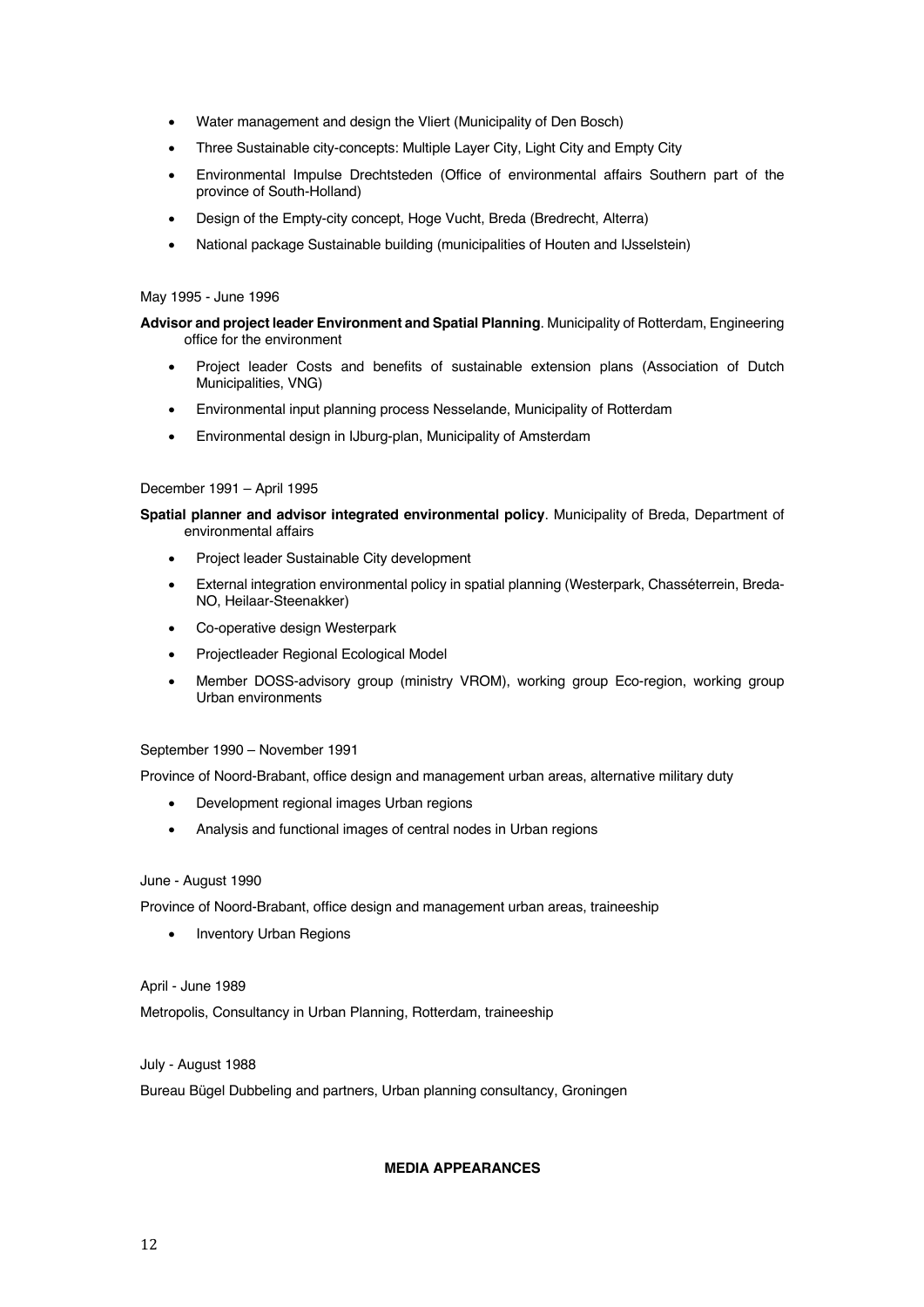## **INTERVIEWS in WRITTEN MEDIA**

Jelle Brandsma, Zo ziet Nederland eruit met meer natuur. Trouw, 10 juli 2021. URL: https://www.trouw.nl/duurzaamheid-natuur/zo-kan-nederland-eruitzien-met-meer-natuur~bb7874f0/

Duurzaamheidstransitie: het onzekere voor het zekere nemen! SPRYG Real Estate Academy, Groningen Assen Vastgoed 2021, 1 April 2021.

https://spryg.com/nl/events/groningenassen/achtergrond/duurzaamheidstransitie-het-onzekere-voor-hetzekere-nemen/impressie?utm\_source=flexmail&utm\_medium=e-

mail&utm\_campaign=nieuwsbriefjanuari2021nl&utm\_content=200907coronaampvastgoednl2020terugbl ikjpg#2

Als de Waddenzee zo waardevol is maak hem dan drie keer zo groot. Friesch Dagblad, 3 February 2021. https://frieschdagblad.nl/2021/2/3/verkiezingen-als-de-waddenzee-zo-waardevol-is-maak-hem-dan-driekeer-zo-groot

Merel Melief. Durf groots te denken. 22 July 2020. Noorderbreedte. URL: https://www.noorderbreedte.nl/2020/07/22/oproep-voor-een-vrije-toekomst/

Doloresz Katanich The world's largest rooftop garden has just opened in Paris. Euronews. 29 juni 2020 https://www.euronews.com/living/2020/06/28/the-world-s-largest-rooftop-garden-has-just-opened-inparis

Vollegrondsgroenteteelt **3**(5)18-19. De Potato Valley versterkt pootaardappelketen, april 2020

Financial Express 14 February 2020. ClimFishCon 2020: Wetlands in focus at International Conference on Impact of Climate Change on Hydrological Ecosystem and Fisheries

Dagblad van het Noorden, Gert van Hofslot. Willen jullie dat het hier net zo wordt als in de Randstad? 28 September 2019

Duurzaam gebouwd. Ysbrand Visser. De stad zou moeten werken als een soort schoonmaakmachine. 7 October 2019. https://www.duurzaamgebouwd.nl/artikel/20191007-de-stad-zou-moeten-werken-als-eensoort-schoonmaakmachine

NRC. Wat als? De zeespiegel 10 meter stijgt. Published: October 2018

Inspire, IPWEA, Chelsea Wallis. Against the Tide. Published: August 2018

The Sun-Herald, Nigel Gladstone. Population reaches 25m in record time. Published: 15 July 2018.

Curtis-e-Call. Curtis Associates. The Sydney Metro. A bonanza for Sydney residential and commercial property buyers or not? Published 19 February 2018. https://www.curtisassociates.com.au/articles/thesydney-metro/

Liberty One Steel. Our cities need blue sky thinking. Published: 5 December 2017 https://nam02.safelinks.protection.outlook.com/?url=https%3A%2F%2Flibertyonesteel.com%2Fsustaina bility%2Four-cities-need-blue-sky-

thinking%2F&data=02%7C01%7C%7Cf1b8a62c1fff432ff68608d53baf1d1b%7C84df9e7fe9f640afb435a aaaaaaaaaaa%7C1%7C0%7C636480545671844065&sdata=Cd3ULxxBG7r9wdekMkD5vUyEj512HRh Jo9AKTDduG2E%3D&reserved=0

CNET: Claire Reilly. Can a man-made Great Barrier Reef save the real one? Scientists hope building an artificial reef could help save the real one. Published: 20 October 2017. https://www.cnet.com/au/news/saving-great-barrier-reef-simulated-oceans-and-3d-coral/

Daily Telegraph: Ian Paterson; Great Barrier Reef in Sydney could actually become a thing as academic floats workable plan. Published: 14 June 2017

One News.com

Courier Mail Brisbane

Schoonmaakhulp voor de baai van Rio. Is Guanabara op tijd klaar voor de Olympische Spelen? Kennislink, 26 Maart 2015

Stadslandbouw als nieuwe ruimtelijke opgave. In: Tuin en Landschap 37 (7) 20-21, 26 Maart 2015

Onzichtbare druppel op een gloeiende plaat. In: Cashew Stadstuinieren 3 (1) 50-53

Verse groente van eigen dak. Trouw. 7 November 2014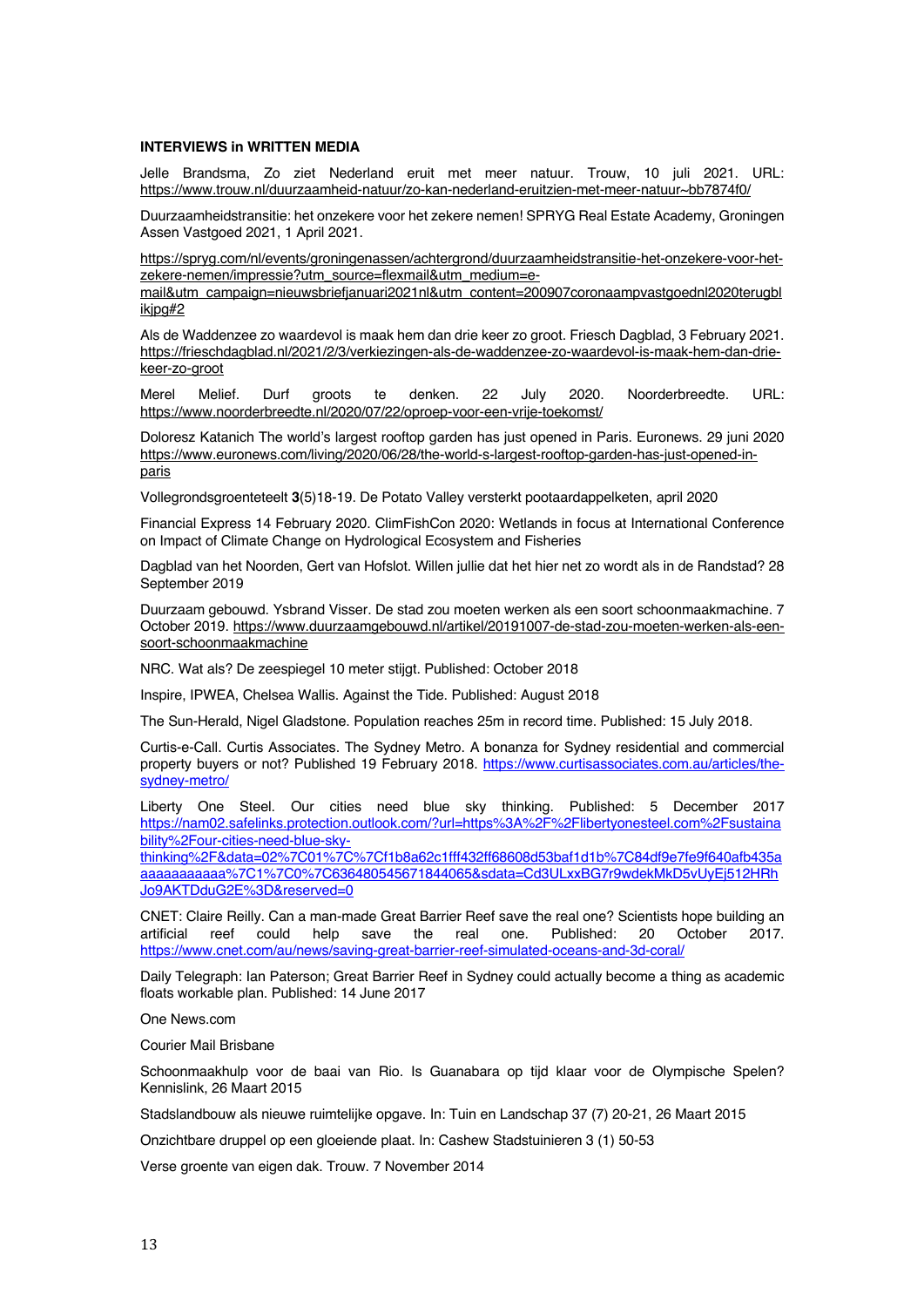Design na Praça - Ontwerpen op het plein. Denken, doen en debatteren over design met afval. Nieuwsbericht Nederlands Consulaat-Generaal in Rio de Janeiro, Brazilië. 6 November 2014. URL: http://riodejaneiro.nlconsulaat.org/nieuws/2014/11/design-na-praca.html

De waarde van stadslandbouw. Dagblad van het Noorden, 5 November 2014

De waarde van stadslandbouw. Leeuwarder Courant, 5 November 2014

Grote conferentie in Leeuwarden over stadslandbouw. NOM, 5 November 2014. http://www.nom.nl/nieuws/grote-conferentie-leeuwarden-stadslandbouw/

AESOP Sustainable Food Planning Conference. Noorden Duurzaam, 4 November 2014. http://www.noordenduurzaam.nl/141106-aesop-sustainable-food-planning-conference

AESOP Sustainable Food Planning Conference. DuurzaamnieuwsNL, 2 November 2014. http://www.duurzaamnieuws.nl/aesop-sustainable-food-planning-conference/

Potmarge wellicht plaats voor stadslandbouw. Frysk Dagblad, 24 October 2014

AESOP-conferentie, over de leefbaarheid van onze steden in de toekomst. ROMagazine, 9 October 2014. http://romagazine.nl/events/event/aesop-conferentie-de-leefbaarheid-van-onze-steden-de-toekomst

Het dak op tegen ondervoeding. One World, 13 October 2014. http://www.oneworld.nl/food/het-dak-optegen-ondervoeding

Velp brengt favela verse groente. In: De Gelderlander, 3 Oktober 2014

Daktuin in favela met mest van vis. In: De Gelderlander, 2 August 2014

Nederlandse daktuin zorgt voor voedsel in favela's. In: Reformatorisch Dagblad, 22 Juli 2014

Swarm Planning, In: B-news, 1 October 2012

Rubiconbeurs voor klimaatplanning. In: Delta, 4 juli 2012

Clearing not the answer. In: National Rural News, 20 March 2012

Resilience in urban design, International urban design conference. In: Landscape Architecture Australia, 133, February 2012

Keep it positive! In: The Warrnambool Standard, 8 June 2011

Making water our ally, http://www.climatespectator.com.au/commentary/making-water-our-ally

La Nina unleashes her fury on sunburnt country. In: Canberra Times, 12 February 2011

What's causing Australia's 'super floods'? In: The Age, 11 February 2011

www.theage.com.au/environment/weather/whats-causing-australias-super-floods-20110211-1aozb.html

After the clean up. In: BMAG, 24 January 2011

VIC: Floods isolate thousands in Victoria. In: AAP Newswire, 21 January 2011

Floods isolate thousands in Victoria, 21 January, In: APA Azeri Press Agency, Baku, www.en.apa.az

Floods isolate thousands in Victoria. In: Otago Daily Times, www.odt.co.nz and 16 other websites

The price of being Australian. In: Sunday Star Times, 16 January 2011

Torrent causes. In: Oman Observer, 16 January 2011, http://main.omanobserver.om/node/37109. And 31 other websites including Nanaimo Daily News (Canada), Zougla Online (Greece), Romandie News (France), Taranakie Daily News Online (NZ)

Les dommages a Brisbane aggraves par une urbanization galopante, www.romandie.com/infos/news2/110114071736.18j3jxsn.asp

Learn from overseas models, urge experts. In: The Courier Mail, 15 January 2011

As water Recedes, questions arise. In: The Morning Bulletin, 15 January 2011

Better planning, building design vital to avoid disaster. In: Border mail, 15 January 2011

Questions rise as water recede. In: Shepparton News, 15 January 2011

The price of being Australian. In: The Sydney Morning Herald, 15 January 2011

Brisbane flood clean-up starts as damage emerges, 15 January 2011, www.terradaily.com/reports/Brisbane\_flood\_clean-up\_starts\_as\_damage\_emerges\_999.html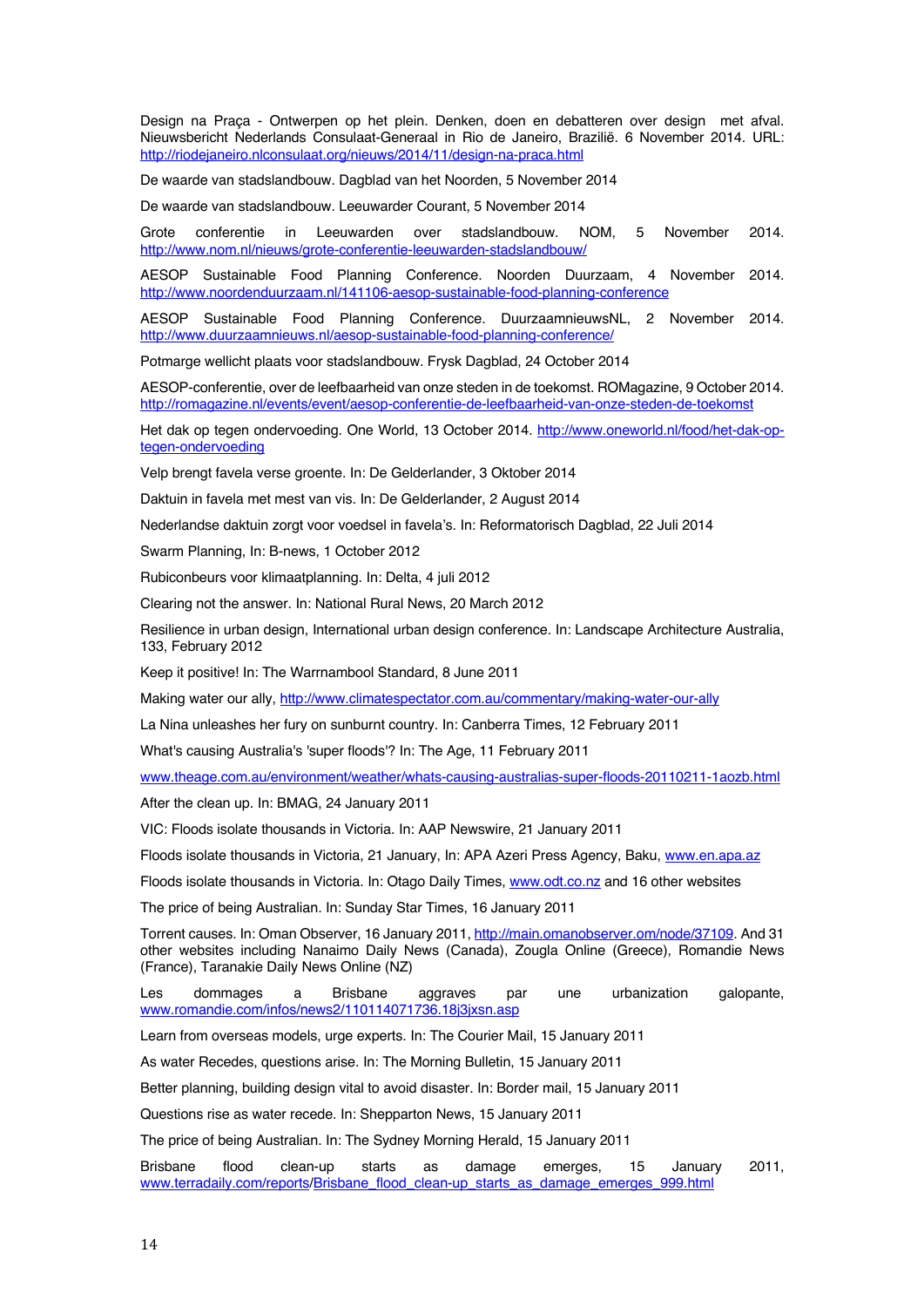As water recedes, questions rise, 14 January 2011 http://bigpondnews.com/articles/AustralianFloodsCrisis/2011/01/14/As\_water\_recedes\_questions\_rise 564251.html

Where to build in a climate of uncertainty. In: Australian Financial review, 14 January 2011

QLD: As water recedes, questions rise. In: AAP Newswire, 14 January 2011

Urban sprawl aided Aussie torrent: experts. In: AFP, 14 January 2011

Wild weather ahead: A land of droughts and flooding rains, www.sail-world.com, 13 January 2011

Wetenschap meets samenleving. In: flux, Magazine Rathenau Instituut. Dossier: Crisis in de Wetenschap? Januari 2011

Rising Tides – Die Bucht von San Francisco im Jahr 2100. In: Bauwelt 30 2009

Nieuwe Wadden, de kracht van een omgevingsplan, In: Change magazine, december 2007

Groningen wil klimaatbestendig worden. In: Binnenlands bestuur week 13, maart 2007

Ruimte voor duurzame energie in Noord-Nederland. In: Klimaatmagazine, September 2006

Hoe het water te keren In: Dagblad van het Noorden. November 2006

Het nieuwe bouwen: hightechnatuur in de stad. In: Intermediair, 22 November 2001

Almere Poort. In: Building Business Report nr. 1, February 2001

# **RADIO**

Radio: 18 April 2019: 2SER Sydney, Razors Edge. Possible benefits of the Westconnex. https://2ser.com/82562-2/

Radio: 25 July 2018; ABC Radio Sydney. 10-11am. Cassie McCullagh. Dealing with cyclones moving south, preparing our cities and the Sydney Barrier Reef. http://www.abc.net.au/radio/sydney/programs/focus/focus/10011192. starts after 38.00

Radio: 16 July 2018; BZE Radio, Radio 3CR. 5-6pm. Climate Adaptation, flooding and urban food production in in in Dhaka. Bangladesh. http://podcast.bze.org.au/storage/monday/mp3/180716\_community.mp3

Radio: 19 December 2017. ABC Sydney Breakfast Show, 6.20am. on Zero-Carbon Sydney.

Radio: 3 November 2017: BZE Radio. On design for density and flooding. http://bze.org.au/bangladesh/

Radio: 20 September 2017; 2SER, Drive. 4.45pm. Design cities for disasters. http://2ser.com/naturaldisasters-around-world/

Radio: 9 September 2017; ABC Radio National. 10.05am. Blueprint for Living. Design cities for hurricanes. www.abc.net.au/radionational/programs/blueprintforliving/rethinking-coastal-design/8872450

Radio: 31 July 2017; BZE Radio, Radio 3CR. 5-6pm. Sustainable urbanism and sea level rise. http://podcast.bze.org.au/storage/monday/mp3/170731\_community.mp3

Radio: 22 July 2017; SBS-Dutch. 11.20-12.00 Sustainable urbanism. http://www.sbs.com.au/yourlanguage/dutch/en/content/part-1-rob-roggema-better-use-our-cities (part 1), http://www.sbs.com.au/yourlanguage/dutch/en/content/part-2-rob-roggema-lookingahead?cx\_navSource=related-side-cx#cxrecs\_s (part 2) and http://www.sbs.com.au/yourlanguage/dutch/en/content/part-3-rob-roggema-big-changes-coming-ourway?cx\_navSource=related-side-cx#cxrecs\_s (part 3)

Radio: 19 June 2017; 2SER The DAILY. 11.15am. Sydney Barrier Reef

Radio: 31 May 2017; 4KQ Breakfast Show Brisbane; 6.30am, Sydney Barrier Reef

Radio: 16 May 2017; The WIRE, 2SER, Artificial Sydney Barrier Reef

Radio: 3 April 2017; 11.45 2SER, Urban design for Cyclones

Radio: 30 March 2017; 11.45, 2SER, Urban design for cyclones. http://www.2ser.com/component/k2/item/28130-cyclones-proofing-cities

Radio: 29 March 2017; 8.05, ABC WA, Urban Design for cyclones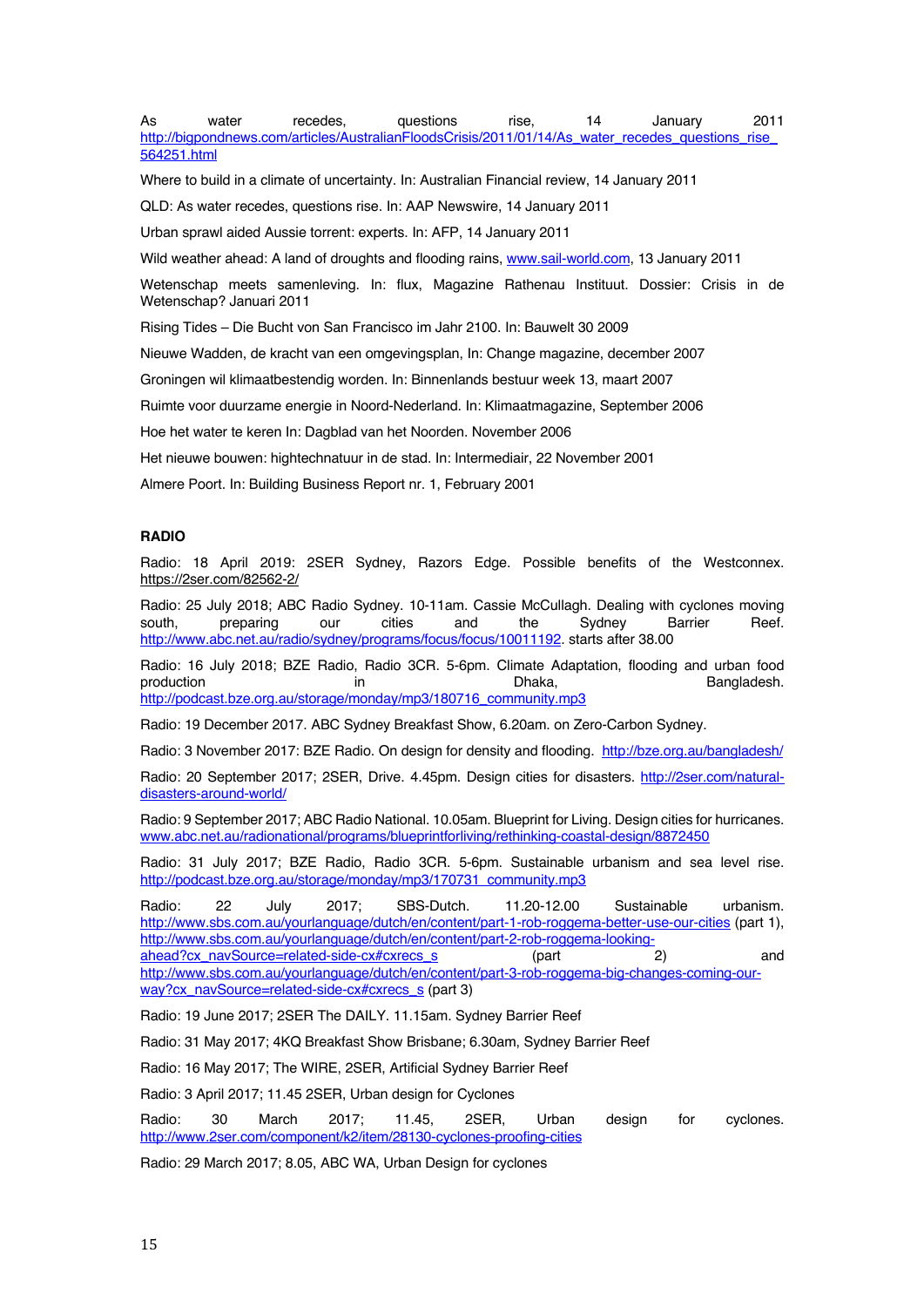Radio: 29 March 2017; 5.50pm. ABC Newsradio, Urban design for cyclones

Radio: 9 November 2014; 11.05 am. Buro de Vries, Omrop Fryslan, http://www.omropfryslan.nl/utstjoering/buro-de-vries-fan-9-novimber-2014-1100

Radio: 7 June 2011 – 4.05 pm ABC South West Victoria, Statewide Drive, Kathy Bedford

Radio: 7 February 2011 – 5.30 pm ABC Radio National, PM, Alison Coldwell

Radio: 26 January 2011 – 7.15 am ABC Hobart statewide, Ryk Goddard

Radio: 25 January 2011 – 9.05 am ABC South East SA, Stan Thomson

Radio: 24 January 2011 – 9.20 am Radio Adelaide, Catherine Zengerer

Radio: 24 January 2011 – 11.25 am ABC Radio National, Melbourne, Bush Telegraph, Michael Cathcart

http://mpegmedia.abc.net.au/rn/podcast/2011/01/bth\_20110124\_1138.mp3

Radio: 24 January 2011 – 18.20 am ABC Radio National, Canberra, Australia Talks, panel discussion, Paul Barclay, http://mpegmedia.abc.net.au/rn/podcast/2011/01/ats\_20110124.mp3

Radio: 21 January 2011 – 9am ABC Goulburn-Murray, Joseph Thomsen

# **TELEVISION**

TV: ABC Breakfast Show. On the Sydney Barrier Reef, 7.20am. 20 May 2017

TV: ABC Breakfast Show. On Urban design for cyclones, 8.20am 2 April 2017

TV: TV Drenthe-news, Hotspot Veenkoloniën, the project explained, 24 Juni 2010

TV: National Geographic, Green Dream, item on Biochar as a way to capture Carbon (2010)

TV: National Geographic, Green Dream, item on Design Coastal Defences under threat of Climate Change (2009)

#### **EXAMPLES of KEYNOTES, LECTURES and PRESENTATIONS**

# **KEYNOTES**

A quadruple balancing act. Ecocities Conference, Rotterdam, 24 February 2022

Het ontwerpen van de nieuwe werkelijkheid. Toekomstbestendige stad. Inholland University of Applied Sciences, Haarlem, 9 November 2021

Nature driven by design. Towards regenerative cities and landscapes. International landscape architects symposium. Beijing Forestry University, 30 October 2021

Landscape at heart: resilience and adaptation by design. Resilient and Responsible Architecture and Urbanism, Video Conference, IEREK, Alexandria, Egypt, 14 November 2020

Stad van de Toekomst, Herfstcollege gemeente Wageningen. Junushof, Wageningen, 3 september 2020

Het Landschaps-Stadslandschap. Architectuur Lokaal. Gertrudiskapel, Utrecht, 13 februari 2020

Embracing the Water: Design-led Ways to Deal with Change. ClimFishCon2020: International Conference on Impact of Climate Change on Hydrological Cycle, Ecosystem, Fisheries and Food Security. Cochin, India, 12 February 2020.

A fish called Synergy. ClimFishCon2020: International Conference on Impact of Climate Change on Hydrological Cycle, Ecosystem, Fisheries and Food Security. Cochin, India, 12 February 2020.

Gratis wonen voor iedereen! De Bouwvereniging, Harlingen, 4 februari 2020

Oldambt: Vicieus of Virtuoos? Symposium Het Oldambt in de Toekomst, Loc Loods 1877, Bad Nieuweschans, 29 November 2019

De zilte zoetheid van het Noord-Nederlandse landschap. The Potatoe Valley – Kennisbijeenkomst. Proefboerderij de Kollumerwaard, Munnekezijl. 28 November 2019

ReciproCity: The future of sustainable urbanism. Detmolder Schule für Architektur und Innenarchitektur, Detmold, 19 November 2019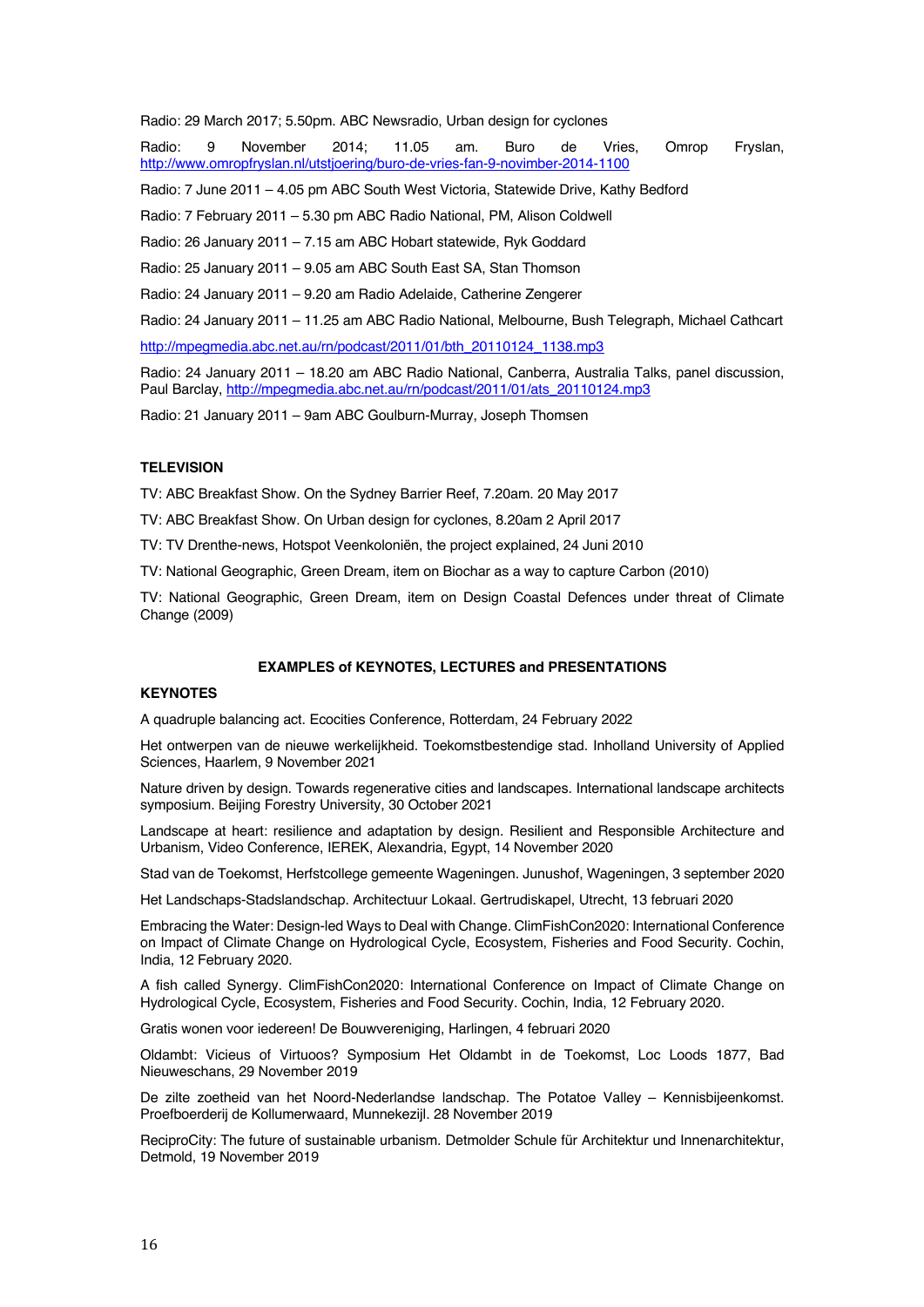The ReciproCity, Giving more than taking. Inaugural lecture. Hanze University of Applied Sciences, 9 October 2019

Eine Region, auf die man stolz sein kann! Design und Spaß für die Zukunft. 1. Lausitz-Konferenz: Strukturwandel und Energiewende. Schwarze Pumpe, Spremberg, 10 September 2019

Sustainable Urban Future: Counterintuitive, Participative, Adaptive. Seminar climate change, urban environment, healthy living. Chinese University Hong Kong, 13 April 2019.

Sustainable urban futures: a smart transformation. Smart Cities Conference. Ansal University, Gurgaon, India. 7-8 March 2019

Resilient design for better Cities. Environmental Efficiency for Better Lives-IEREK conference, Cairo, 13- 15 December 2018

Rehabilitation of emptiness, revaluing the void. Architecture Society Lecture. Belfast: Queens University Belfast, 9 October 2018

A-*void*-ing the deadlock: Make space for the future. Meet the Energy Leader. Delft: Delft University of Technology, 3 October 2018

Een kijkje in de tegenwoordige tijd van de toekomst. Artphy, Onstwedde, 23 August 2018

Urban Resilience: Design with Redundancy. Roads Australia and International Road Federation Asia and Australasia Conference, Sydney, 31 May 2018

Creating Resilient Communities: Engagement through Design, Sustainability in Public Works Conference, IPWEA, Sydney, 14 May 2018

Can we create a zero-carbon society? Earth Hour, Observatory Sydney, 24 March 2018 https://maas.museum/event/earth-hour-at-sydney-observatory-2/

GO WEST! Building the Third City. Sydney Build – Future Sydney Summit, Sydney, 15 March 2018

The Counterintuitive City: A tale of three cities, Cleveringa Lecture, Sydney, 16 November 2017

Best Urban Renewal Practices in Sydney, Policymaking and Implementation, World Cities Day, Urban Regeneration and Spatial Governance. Shanghai, 31 October 2017

Resilient and Smart cities: a collaborative effort, CityIGNITE, Unlocking city potential though collaboration & innovation, Sydney, 16 October 2017

The Landscape and the City. 3rd city conference, AILA, Sydney, 13 October 2017

Smart Citizens in Smart Cities, 'The Role of Smart Citizenship in Smart Cities: Lessons Learned', Jakarta, 12 September 2017

Survival of the City. UTSpeaks. Sydney, 19 July 2017 https://englishsubtitles.online/videos/utspeaksurban-survival-professor-rob-roggema-on-counterintuitive-thinking-149155

Propositional Research by Design. Standing Conference of Heads of Schools of Architecture, Queens University Belfast. Belfast, 1 April 2016

Swarm Planning: A Systems Approach to Sustainable Urbanism. Seminar Sustainable Urbanism New Directions. Qatar University. Doha, Qatar, 21 March 2016

Vooraf de koe in zijn kont kijken. Water Republic, de Kracht van Verbeelding. Pakhuis de Zwijger, Amsterdam, 19 January 2016

Design Resilient Cities. Gulf Cities Resilience Forum. Kuwait City, 16-17 December 2015

Rethink, Reborn, Return Minamisoma: how local, national and international stakeholders shape a resilient disaster-proof future. Environmental Innovators Symposium V: New Programs and Leaders in Times of Massive Change. KEIO-University. Tokyo, 4 March 2015

Finding Spaces for Productive Cities. Sustainable Food Planning Conference. Leeuwarden, 6 November 2014

Design with Nature. Design na Praça. Urca, Rio de Janeiro, 1 November 2014

DV2: Een duurzame toekomst is verantwoord en veerkrachtig. Dag van de Duurzaamheid. Inholland University of Applied Sciences. Delft, 22 May 2014

Four Ways to Create Resilience in Urban Communities. Environmental Innovators Symposium: Embracing Change, Building Resilience with Communities. KEIO-University. Yokohama, 16 January 2014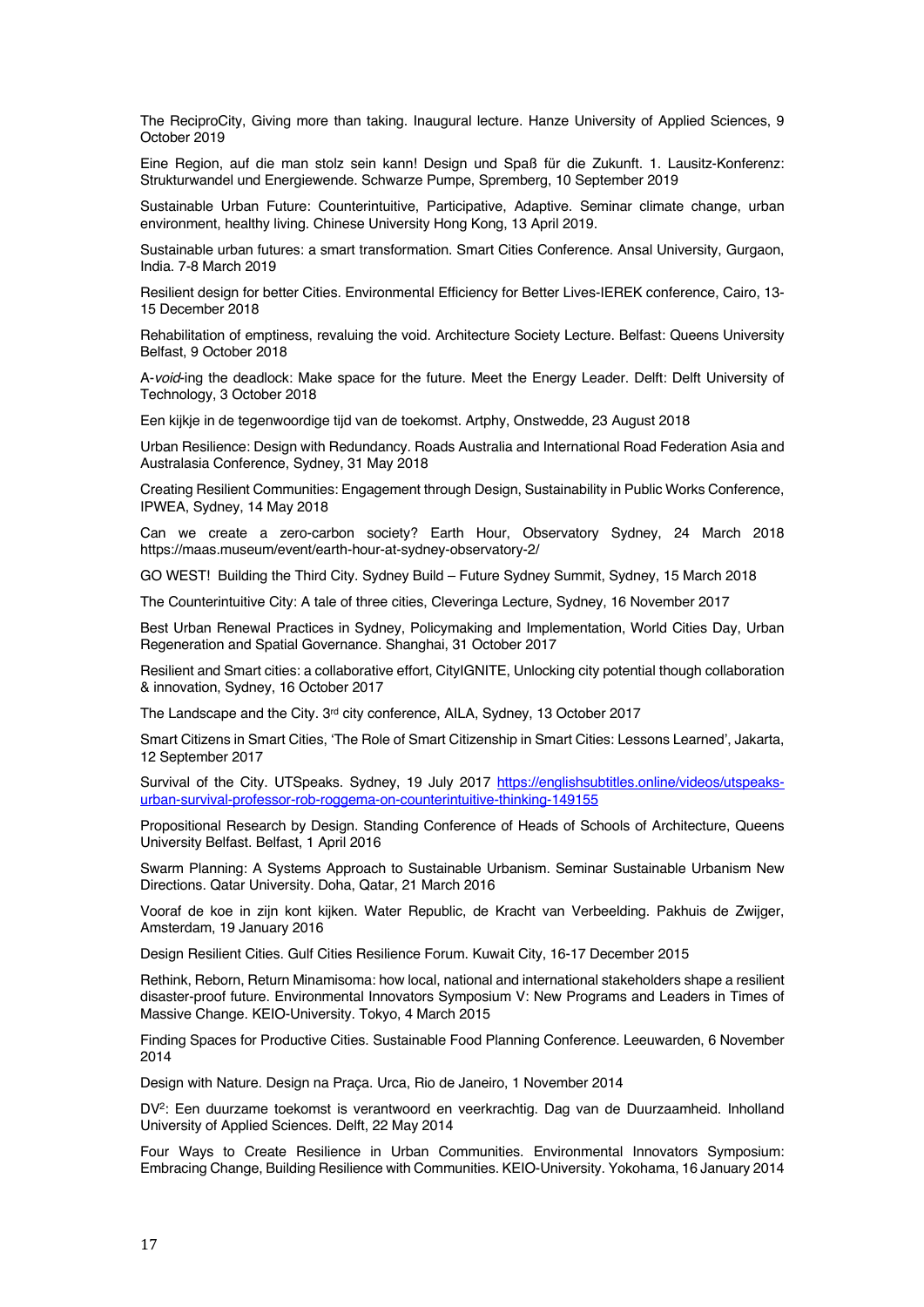The Swarm Landscape, designing for a climate proof future. UniTec, Auckland, 7 March 2013

Het zwermlandschap: ontwerpen voor een klimaat- en krimpbestendige toekomst. Openbare lezing, Academie van Bouwkunst. Groningen, 28 September 2012

The Spatial Challenge of Planning for Climate Adaptation and Sustainable Energy Supply. Diamond Jubilee Lecture, CSIR-NISCAIR, Delhi, India, 12 March 2012

Climate adaptation by design, Annual Forum DPCD, Warrnambool, Australia, 7 June 2011

'Swarm planning' – a new era in spatial design and planning for climate change. The Royal Society of Victoria, Melbourne - DSE, 3 December 2010

How to plan for climate adaptation: the 'swarm thing' helps. NCCARF and Gold Coast City Council, Surfers Paradise, 18 November 2010

Potentials for Local Energy Supply - the Design of a Region without Fossil Energy. Smarter, Cleaner, More Localised Energy for Local Government, MAV - Melbourne, 17 November 2010

Swarm planning for climate adaptation: a Dutch experience, keynote VCCCAR-thinktank Adaptive learning, Melbourne, 5 July 2010

Climate adaptation in the province of Groningen, 6th European Conference on Sustainable Cities and Towns, Dunquerque, 19 May 2010

Swarm planning for climate adaptation, a Dutch experience, F:ACTS! Seminar Interreg, Den Bosch, the Netherlands, 16 March 2010

De Veenkolonien klimaatbestendig, Themamiddag Energy and Climate, Muntendam, the Netherlands, 4 March 2010

China in a heated world. Lecture Food for Thought, Graansilo, Groningen, 1 December 2009

Planning for climate change adaptation: an emerging new paradigm called swarm planning. The Groningen experience. ENCORE-conference 'Strategies for adapting to climate change in the regions of Europe', Düsseldorf, Germany, 28 October 2009

Focus on climate and energy: Sustainable Urban Planning in Groningen; Lecture ISUPB2009; San Francisco, USA; 25 June 2009

Sustainable energy and adaptation to climate change in the province of Groningen, Green Trade Network Summit, MBITA, Santa Cruz, USA, 19 September 2008

Adaptation to climate change and sustainable energy in the province of Groningen, Breakfast meeting Netherland-America Foundation and Dutch Consulate, Palo Alto, USA, 18 September 2008

Climate adaptation, energy potentials and spatial planning, presentation informal working visit Crown Prince of Orange, Groningen, 1 April 2008

Climate Valley, Keuning conference on Energy Landscapes, Groningen, the Netherlands, June 2007 The space to change, Sustainability lecture, province of Groningen, the Netherlands, January 2007

The unbearable brightness of planning, World Environmental Day, San Francisco, June 2005

The Sustainable City, Subscription Covenant on sustainable building, Heino, December 1998

Costs and benefits of a disconnected sewage system, Conference Disconnection, Rioned, Zeist, the Netherlands, June 1997

A circular trip through the HAL-area, Conference Sustainable Urban development in the HAL-area, Heerhugowaard, the Netherlands, June 1995

#### **ORAL CONFERENCE PRESENTATIONS**

From nature-based to nature-driven. Landscape first for the design of Moeder Zernike. Greening Cities, Shaping Cities. Politecnico Milano, Milan, 12 October 2020

Design for Disruption: Creating the Anti-Fragile City. 10<sup>th</sup> International Urban Design Conference. Gold Coast, 13 November 2017

Swarming cities: resiliency for climate impacts by design. Ecocities 2017. Melbourne, 12 July 2017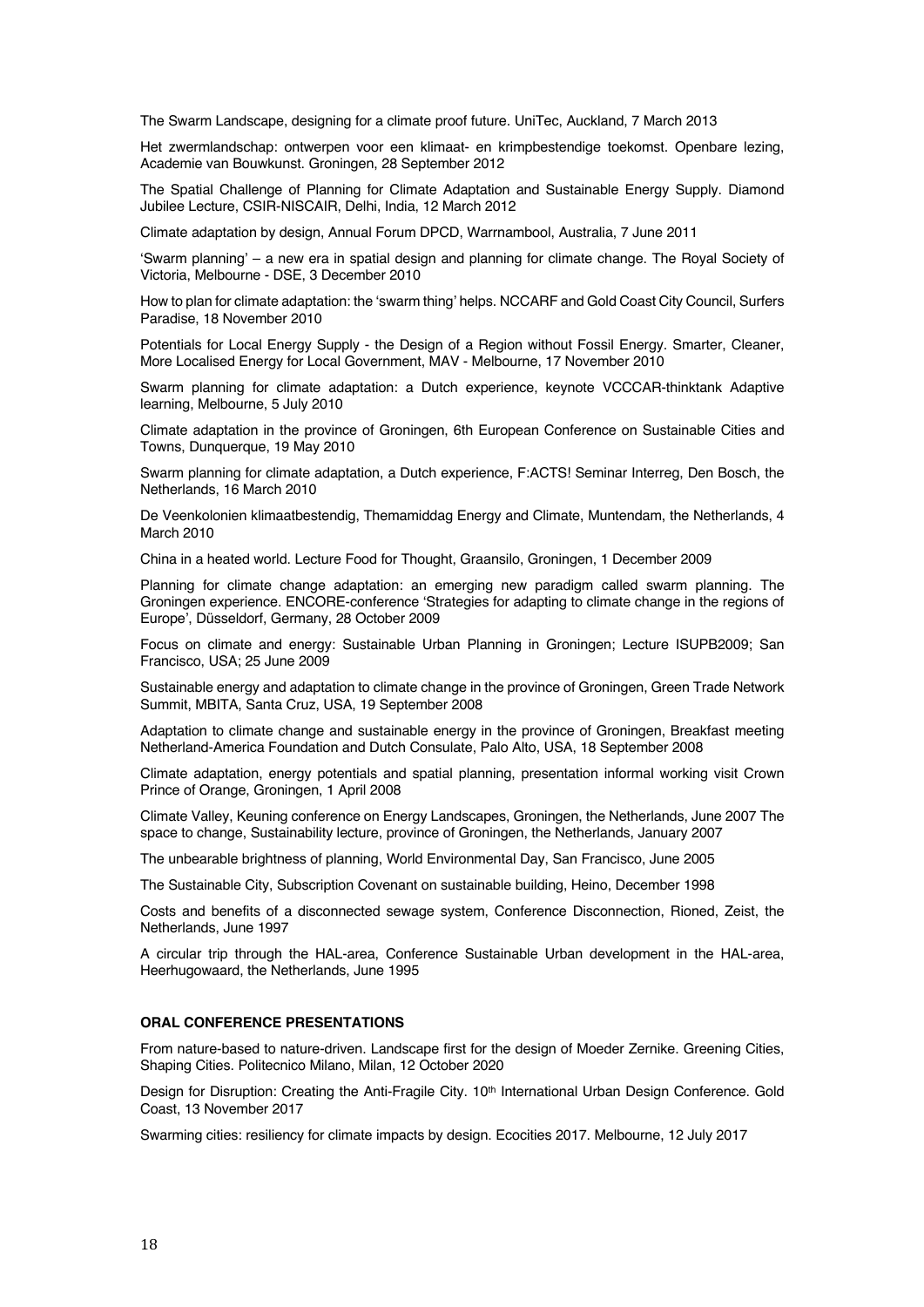Enhancing direct access to food for favela residents: how the FoodRoof supports them to grow their own healthy food. 2nd international conference on Agriculture in an Urbanizing Society. Rome, 16 September 2015

Towards fundamental new urban planning for productive cities: the quest for space. 2nd international conference on Agriculture in an Urbanizing Society. Rome, 15 September 2015

About Content and Process: A Proposition City-Region Planning. 2nd international conference on Agriculture in an Urbanizing Society. Rome, 14 September 2015

Smart by Nature: The Use of Swarm Planning in Creating Productive and Adaptive Urban Landscapes. 8th Conference of the International Forum on Urbanism 'True smart and green city?' Incheon, 23 June 2015

Thank God, the City is Complex. Urban Regions under Change. Towards Social Eciological Resilience. Hafen University, Hamburg, 27 May 2014

Let the Images Imagine – Enhancing the Climate Community Connection. Climate Change: Science and Art and Policy Symposium. Geelong: 1 March 2013

City in Advance: Climate as Trigger for Adaptive Planning. International Conference for Urban Planning and Environment. Sydney, 25 July 2012

Development of a Planning Theory for Wicked Problems, SASBE 2012, Sao Paulo, 29 June 2012

Swarm Planning: A Unified Approach Dealing with the Two Sides of Climate Change. World Sustainable Building Conference (SB11), Helsinki, 18 October 2011

Swarming landscapes: new pathways for resilient cities. 4th International Urban Design Conference: Resilience in Urban Design. Surfers Paradise, 23 September 2011

Planning for Climate Change or: How Wicked Problems Shape the New Paradigm of Swarm Planning. World Planning Schools Conference, Perth, 4 July 2011

To B or not to B, Transformation of Spatial Systems. Resilience 2011 Conference, Tempe, 12 March 2011

The Swarm and the Plan, Spatial Resilience for Climate Change. Resilience 2011 Conference, Tempe, 12 March 2011

Anticipating climate change in rural regions: some Dutch experiences, Sustainability of Australia's Country Towns Conference, LA Trobe University, Bendigo, 1 October 2010

Anticipative planning: The Groningen experience and the swarm planning concept, International Climate Change Adaptation Conference NCCARF, Gold Coast, 1 July 2010

Adaptation to climate change, does spatial planning help? Swarm planning does! Ravage of the planet, international conference, Cape Town, SA, 15 December 2009

Adaptatie aan klimaatverandering, is dat te plannen? Op weg naar een nieuw planningsparadigma: Swarm Planning. Ruimte conferentie, Rotterdam, 3 November 2009

Quadruple the potential; PLEA 09; International conference; Quebec, Canada, 22 June 2009

Climate adaptation and regional planning in Groningen province; SASBE 09, international conference, Delft, June 2009

Hotspot klimaatbestendig Groningen, lecture at the KvR-KvK conference, Rotterdam, 27 November 2008

Swarm planning: development of a new planning paradigm, which improves the capacity of regional spatial systems to adapt to climate change, World Sustainable Building Conference (SB08), Melbourne, Australia, 22 September 2008

The use of spatial planning to increase the resilience for future turbulence in the spatial system of the Groningen region to deal with climate change, UKSS-Conference, Oxford, 2 September 2008

Towards a comprehensive regional planning strategy based on adaptation, international ESPACEconference, VROM, Den Haag, May 2008

Climate proof regional design in the province of Groningen, Conference Climate Changes Spatial Planning, Den Haag, October 2007

Regional energy-design for Energy Valley challenges, Energy Convention, Groningen, October 2005

The Sustainable City of the future, Conference Union of Environmentalists, Noordwijk, September 1998

Sustainable growth of cities, high density and urban lightness, INTA-Conference, Taipei, May 1998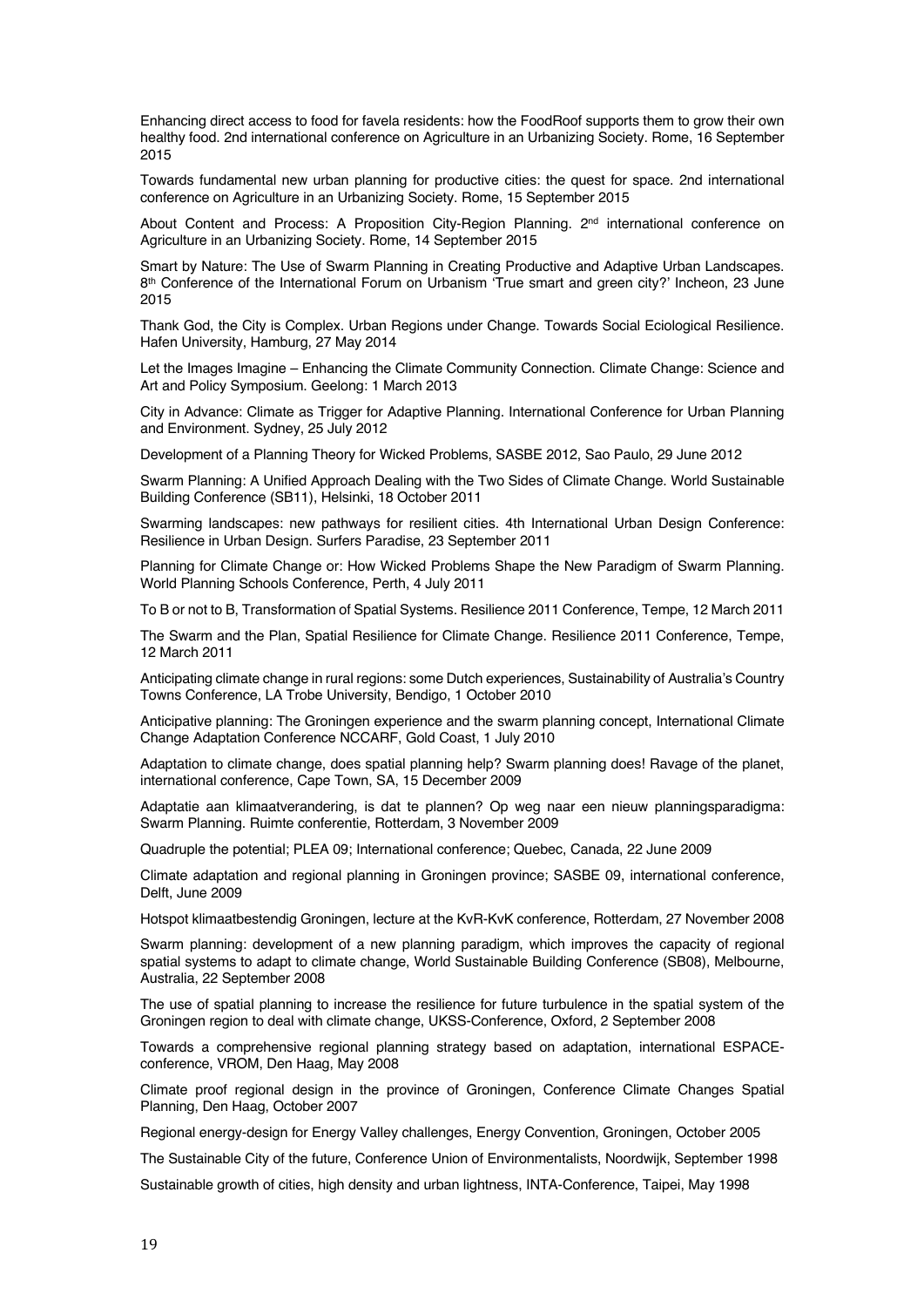Focus groups reached? An urban development plan, Conference Working with the local agenda 21, Amersfoort, March 1995

Influence of environmental planning on spatial planning in Breda, Conference Ecological strategies for cities, Dordrecht, October 1993

Sustainable Building in Heilaar Steenakker, Breda. Conference Sustainable Building, Utrecht, September 1993, foundation of ecology and environment

# **ACADEMIC GUEST LECTURES**

It's the ecology stupid! Queens University Belfast, 4 November 2021

Design for emergency: landscape first. Master studio 'That Sinking Feeling', Cornell University, 18 October 2021

Nature driven urbanism: landscape first! Design Studio Landscape Architecture, Faculty of Architecture and Built Environment, Delft University of Technology, 11 May 2020

Duurzaamheid. First Year Special, SABE, Hanze University of Applied Sciences Groningen, 17 May 2019

Design public space: social interaction secured? Seminar public space: Culture and Design. University of Groningen, 9 May 2019

Ontwerpen in tijden van verandering: onverwacht, ongebruikt, onderbroken. FUR-Atelier, Academy of Architecture Groningen, 26 April 2019

Ontwerpend onderzoek voor een duurzame onzekere toekomst. Academy of Architecture Groningen, 22 March 2019

Designing Food-Energy-Water and Climate Landscapes. KEIO University, 25 January 2019

The Future of Sustainable Urbanism, Shinshu University, Matsumoto, 4 September 2018

Our Adaptive City, Universitas Multimedia Nusantara, Jakarta, 13 September 2017

Our Adaptive City, TRISAKTI University, Jakarta, 13 September 2017

Designing the challenge of climate change: Guest Lecture, Studio Mess 3: >fit< for Resilience, Creswick 2042, faculty of Architecture Building and Planning, School of Design, University of Melbourne, 23 August 2012

Innovative design interventions for a changing climate Melbourne: Guest Lecture, Ecology for planning and design, faculty of Architecture, Building and Planning, School of design, University of Melbourne, 7 October 2011

Climate Change Adaptation by design. Lecture KINDLE-designing bushfire resilient landscapes. School of Architecture and Design, Landscape Architecture design studio-lower pool. RMIT University, 19 August 2011

Climate Change Adaptation and Mitigation by Design. Melbourne: Guest Lecture Environments I, RMIT University, 12 May 2011

Innovative design interventions for a changing climate and a sustainable energy supply. Melbourne: Guest Lecture, Ecology for planning and design, faculty of Architecture, Building and Planning, School of design, University of Melbourne, 15 October 2010

Energy as guiding principle for spatial planning – towards a fossil free energy supply in 2050. Guest lecture Chongqing University, Chongqing, China. 9 June 2010

Swarm planning for climate adaptation: a Dutch experience. Guest lecture Chongqing University, Chongqing, China. 10 June 2010

Energy landscapes. Lecture Wageningen University and Research Centre, Wageningen, 1 December 2009

The Groningen case: dealing with climate change and energy in spatial planning, 3 lectures Wageningen University and Research Centre: landscape architecture, energy & ecology, January-March 2009

Climate change, energy potentials and the spatial impact, 3 lectures Wageningen University and Research Centre: landscape architecture, energy & ecology, February 2008

Strategy, planning & sustainability, Lecture Master studio on Energy-landscapes Wageningen University and Research Centre, chair of Landscape Architecture, January 2006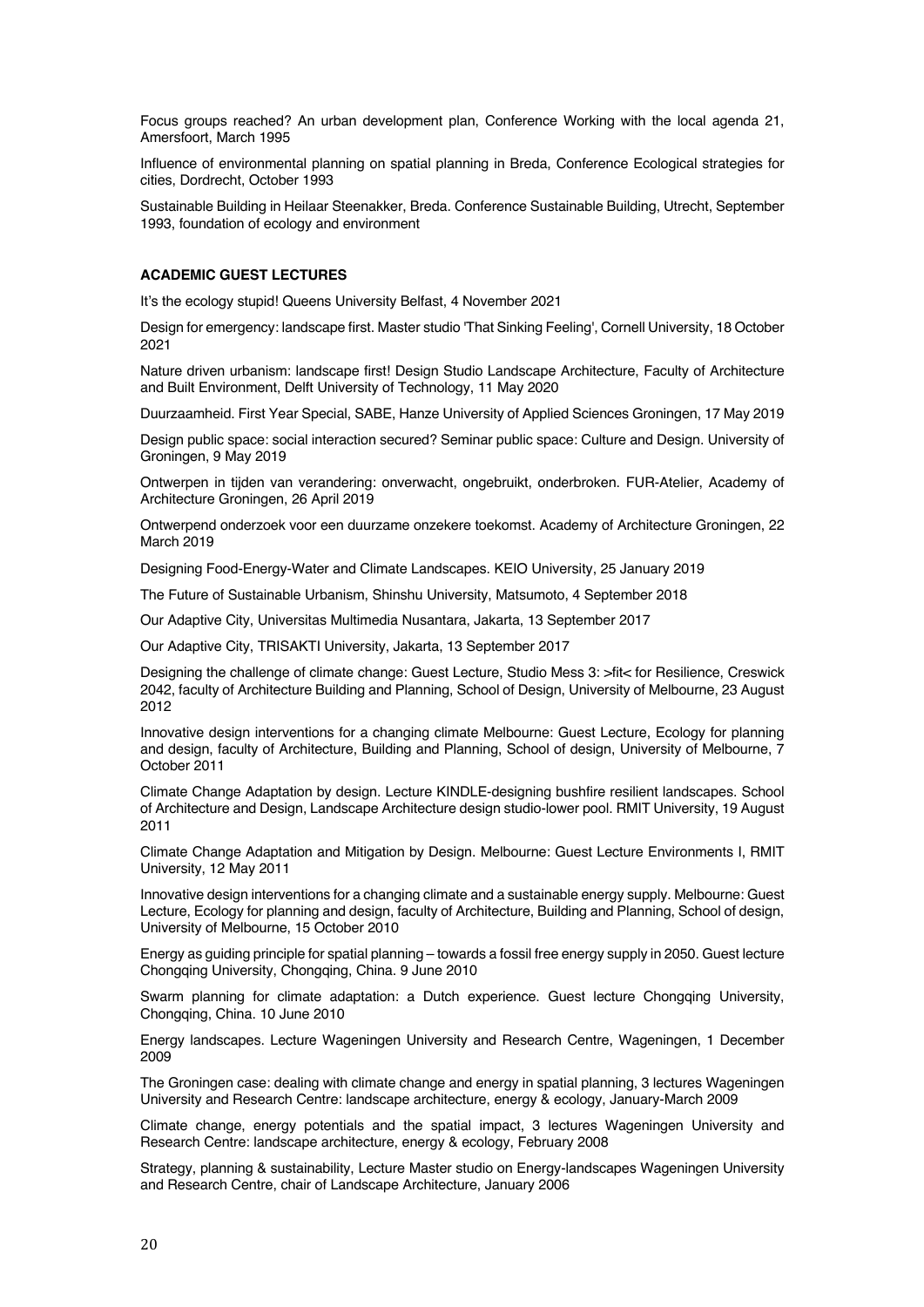The Full-Empty City. Guest lecture Delft University of Technology, September 1999

Integrated design, Guest lecture Delft University of Technology, Module D9, September 1998

## **SEMINAR PRESENTATIONS**

Geen tijd te verliezen! Docentennetwerk Zuid-Holland, Onderwijsnetwerk Zuid-Holland/Leiden University. 15 February 2022

The Citizen Is. Aktionstag 2.0 Pessau, Vereinigung Deutscher Wissenschaftler e.V./Universitat Pessau. 3 February 2022

Natuur en Bouwen. Webinar natur-based solutions. Inholland University of Applied Sciences, Groen Kennisnetwerk, 7 October 2021

Van 5 naar 50: Ruimtelijke toekomsten voor de Eemsdelta. Symposium Eemsdollard 2050 in 2020. ED2050 en Waddenacademie. 11 november 2020

OntSchotLand. Festival STAD, Amsterdam, 30 januari 2020

Duurzaamheid en wonen Almere. Groene Hoed, D'66 fractie, gemeente Almere, 27 May 2019

Towards Zero Carbon regions, CURF Forum, Canberra, 30 November 2017

City, Energy and the Landscape, Landscape Symposium, School of Architecture UTS, Sydney, 12 October 2017

Swarm Planning: A complexity approach to urbanism and landscape architecture. Complexity Matters #2. Business School UTS, Sydney, 7 June 2017

Swarm Planning for Sustainable Urban Environments. Sustainable Urbanism seminar. Qatar University. Qatar, 21 March 2016

Designing Swarming Landscapes for Resilient Cities. Future City Detroit Office. Detroit, 7 December 2015

From Fragile to Adaptive. Designing Resilient Cities. Designing for a Fragile Planet symposium, RMIT-Barcelona. 30 November 2015

Ontwerpen aan Voedsel in de stad. Masterclass Food & the City: Hype of Trend? Lunteren, 13 Oktober 2014

Niederlandische Raumplanung und Anpassung an Klimawandel. Kick-off meeting CALL:ISS. Midwolda, 8 Oktober 2014

Swarming Landscapes, Building Resilience for a Climate-proof Future. ISR-seminar, Swinburne University, Melbourne, 3 May 2013

Zwermplanning: planningsmethode voor klimaatadaptatie. Op weg naar een klimaat- en krimpbestendige toekomst. Ministeriële workshop, Ministerie I&M. Den Haag, 1 oktober 2012

Innovative Change for Climate Design: Transforming the Future. Social Innovation Seminar. Swinburne University, Melbourne, 23 March 2012

Swarming Landscapes: The Art of Designing for Climate Adaptation. Lecture National Training Program "Climate Change and Geospatial Technology". Delhi, India, 13 March 2012

Dealing with climate change by design (with a little help from the swarm). Geography and Environmental Studies Seminar Series, MSLE, University of Melbourne, Melbourne, 5 April 2011

Planning for Climate Change. Essendon Primary School, grade 3/4. Melbourne, 31 March 2011

Climate proofing by design: dealing with uncertainty, anticipation and swarm planning. Clean Tech Seminar Series. Griffith Hack, Melbourne, 25 March 2011

Improving planning for climate adaptation: what about the swarm? Melbourne -Seminar City of Melbourne, 10 November 2010

Spatial Planning for Climate Change Adaptation: What does a Swarm have to do with it? Monthly Climate Change Adaptation Program "borrel", RMIT, Melbourne, 6 October 2010

How to plan a climate proof region, Masterclass GfC seminar, Hof van Eden, Drenthe, 23 April 2010

INCREASE – spatial planning of a fossil free region in 2050, Workshop GfC seminar, Hof van Eden, Drenthe, 22 April 2010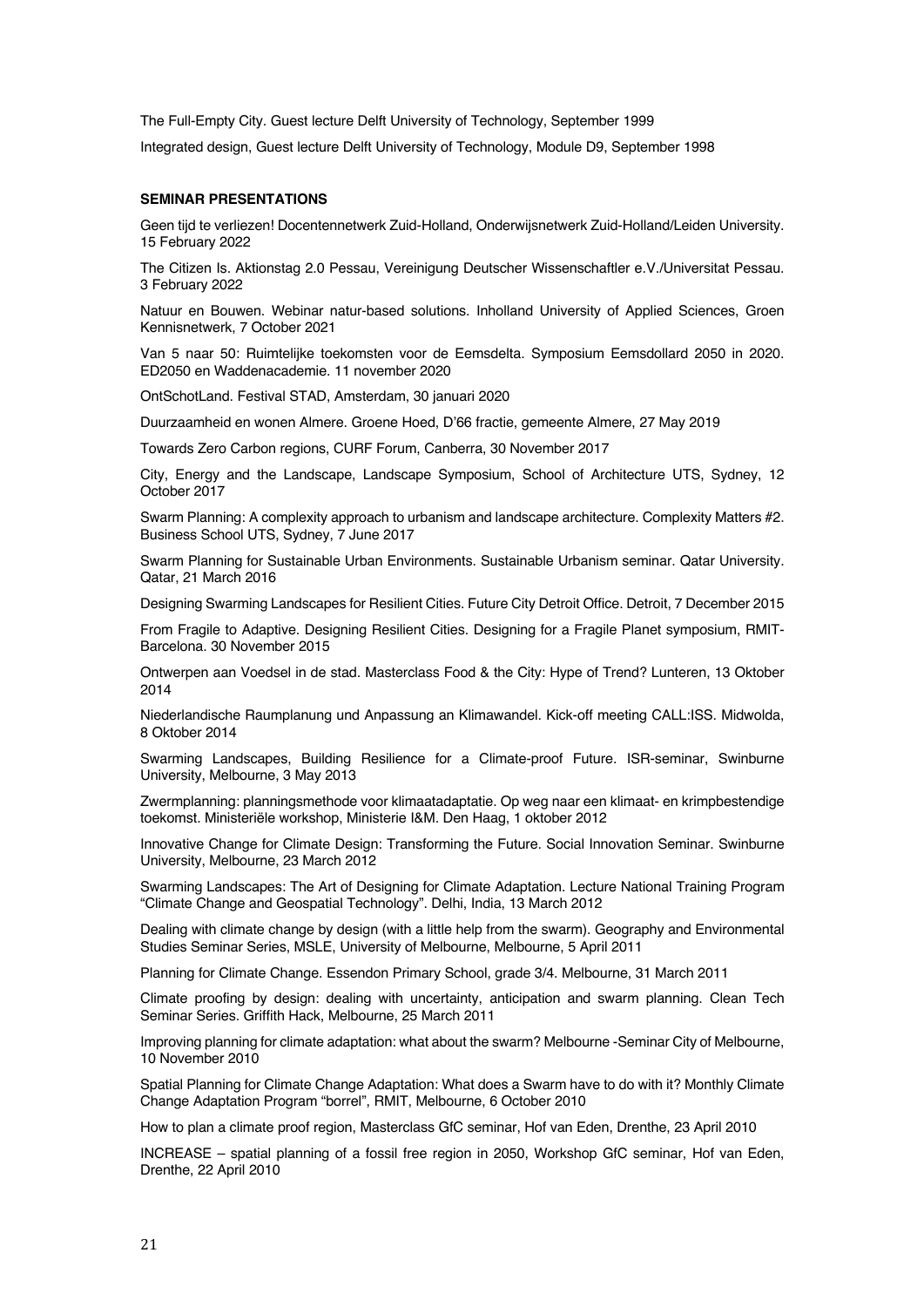Terug naar de kust. Waddenwiegdebat. Royal Haskoning, Groningen, 26 November 2009

Wicked? Eindconferentie Hotspot klimaatbestendig Groningen, Groningen, 13 November 2009

Klimaat in het Gronings omgevingsplan; seminar klimaat en structuurvisies; KvR en NIROV, Utrecht, 11 June 2009

Lokale energie voorziening gebaseerd op lokale potenties, de case Groene Compagnie; Stuurgroep energieconvenant Groningen, 4 June 2009

Aanpassing aan klimaatverandering, aanpassing van de energievoorziening en het regionaal ruimtelijk ontwerp: swarm planning, lecture VROM, Den Haag, 9 February 2009

De avonturen van klimaatadaptatie in het omgevingsplan voor de provincie Groningen, lecture klimaatatlas conference, Alterra, Wageningen, 22 January 2009

Gallery of opportunities, lecture inaugural conference Wadden Academy, Leeuwarden, 2 December 2008

Een rondje klimaatadaptatie. Lecture for the managers of the province Groningen, 29 October 2008

Sustainable development of the Groningen Wadden area, Board Meeting Wadden Academy, Terschelling, 12 July 2008

Planning with energy potentials in the province of Groningen, Expertmeeting energiepotenties, Stichting Natuur en Milieu Flevoland, Lelystad, June 2008

Climate adaptation, energy potentials and regional planning, gemeente Almere, Groningen, June 2008 Climate Change and energy as inspiration spatial design, Province of Friesland, Leeuwarden, November 2007

Climate Change and energy as inspiration for the regional design of Groningen, CDA (Christiandemocrats)-union of representatives in Groningen, Zuidbroek, November 2007

Climate Valley, municipality of Almere, June 2007

The space to change and a new regional development plan Groningen, province of South Holland, Atelier Zuidvleugel, Den Haag, December 2006

Lecture Grounds for Change, Inter Provincial Organisation, meeting of directors, Groningen, September 2006

The Northern Netherlands 2036, a longing perspective, Meeting of Executives, Groningen, February 2006

The Sustainable City, example Westerpark, Environmental Federation, Brabant, Tilburg, June 1996

Sustainable city development in Breda, example Westerpark, Machine room Quality on site, Ministry VROM, Den Haag, February 1995

Knowledge management for city edge developments, PRO, Utrecht, February 1994

## **DESIGN CHARRETTES and MASTERCLASSES**

September 2017, Jakarta, Creative workshop depicting six smart city projects

September 2015, Kesennuma, Japan. Long term development plan for Kesennuma area, recovering from the tsunami impact

August 2015, Binder-soum, Mongolia. Tourism Development Plan for Binder Sum

May 2015, Toronto, Canada. Resilient Don Watershed. Design of resilient watershed for the Don River on the occasion of the Dutch Royal Visit, Canadian Resilient Cities summit

February 2015, Dhaka, Bangladesh. Design of a food resilient Dhaka. One week intensive design studio for designing local food supply, renewable energy, watermanagement, urban metabolism and transportation/mobility

September 2014, Minamisoma, Japan. Reborn, Rethink, Return, long term vision for Minamisoma area, suffering from Tsunami and Nuclear disaster

May 2014: Utrecht, Dag van de Stadslandbouw. Design charrette/Design workshop for the Potmarge area, Leeuwarden. Long-term vision for a sustainable area development.

October 2013: Auckland, New Zealand. Design charrette for the redesign of Wynyard Quarter in Auckland City Centre, dealing with Sea Level Rise, Storm-water flooding and onsite contamination. Unitec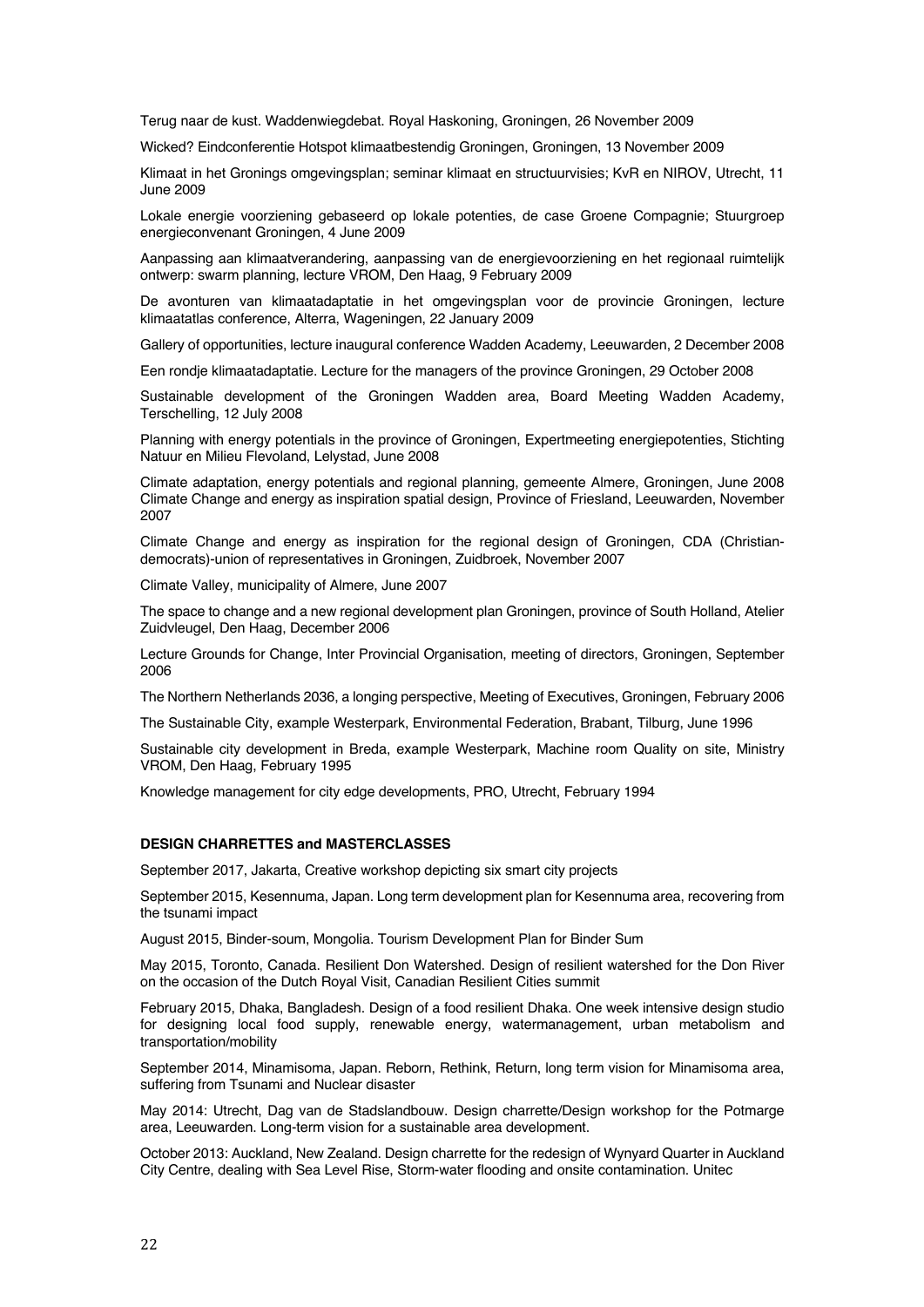November 2012: Velp. Design charrette to design climate adaptation in three European regions: Almere, The Netherlands; Varna, Bulgaria and De Wijers, Belgium. Van Hall Larenstein University for Applied Sciences

June 2012: Sea Lake, Australia. Design charrette to design a climate proof plan for the small town of Sea Lake and the surrounding landscape in northwest Victoria, dealing with heat and drought, and occasional floods. Victorian Centre for Climate Change Adaptation Research

March 2012: New Delhi, India. Design charrette to design climate proof strategies for the municipality of Hobsons Bay in Australia, dealing with Sea Level Rise, Heat, Bushfire risk and Storm Surges. NISCAIR

November 2011: Greater City of Bendigo, Australia. Design charrette to design a climate proof regional design for the city of Bendigo and around, dealing with the risk of Bushfires. Victorian Centre for Climate Change Adaptation Research.

April 2010: Hof van Eden. Masterclass How to plan a climate proof region. Grounds for Change conference, Drenthe,

April 2010: Hof van Eden. Design charrette to design a Sustainable Highway A27 between Groningen and Assen. Arcadis.

April 2010: Hof van Eden. Design charrette to design the Emmen Zoo as a Peoples Park in Emmen. DHV.

April 2010: Hof van Eden. Design charrette to design a sustainable urban fringe park, Kiemland in Meppel. Hanze University for Applied Sciences.

November 2009: Sint Annaparochie. Jong Fryzen Forut, Design charrette to create designs for a local sustainable future in a shrinking area, where especially youth is leaving.

October 2009: Beijing, Shanghai. Increase II. The second design charrette for the International Conference for Renewable Energy Approaches for the Spatial Environment, exploring the spatial options of integrating renewable energy options in the regional design and calculate the demand and supply.

June 2009: Delft. Design charrette session exploring the potential of designing with the Swarm Planning methodology, leading to innovative regional designs for parts of the Province of Groningen. During SASBE conference, TU Delft

June 2009: Groningen. Design charrette in which the thematic information is integrated into detailed solutions for problematic areas and integrated future regional designs are made.

February 2009: Huizinge. Design charrette in which for every agricultural sector a climate proof future scenario is developed and these visions are integrated into one agricultural regional design.

November 2008: Allersmaborg. Design charrette to create innovative ideas and scenarios to provide clean and sufficient water under severe climate conditions for the Province of Groningen.

October 2008: Groningen. Backcasting the Future II: design charrette to integrate the formerly developed climate proof scenarios in plausible spatial futures and a realisation pathway for the Province of Groningen

June 2008: Groningen. Backcasting the Future: design charrette to develop scenario's for a climate proof long-term future for the Province of Groningen on the basis of extreme climate assumptions.

May 2008: Shenzhen. Demonstration Project of Sino-Dutch Sustainable Building Demonstration Projects. Vanke Stream Valley, China Vanke Company Ltd.

April 2008: Amman, Jordan. Increase (International Conference on Renewable Energy Approaches for the Spatial Environment) I. Design charrette, exploring regional renewable energy potentials and their spatial impact in case study areas in the Netherlands and Jordan. Climate Changes Spatial Planning Knowledge Program and Province of Groningen

March 2008: Den Ham. Impulse-Meeting Climate Adaptation Northern Netherlands. Charrette to identify high potential climate adaptation projects for the northern part of the Netherlands. Provinces of Friesland, Drenthe and Groningen, and the Adaptation Spatial Planning and Climate program, Ministry of Housing, Spatial Planning and the Environment

February 2008: Groningen. Design charrette for designing a multi-layer coastline for the province of Groningen, which increases its capability to deal with increased risk as result of sea level rise and storm surges. Climate Changes Spatial Planning Knowledge Program.

December 2007: Guiyang. Design charrette/TOR-workshop Demonstration Project of Sino-Dutch Sustainable Building Demonstration Projects, Regional Comprehensive Development Cooperation Project of Yu'An and Anjing in YunYan district in Gui Yan City; Kingsbury International Holding Co. Ltd.; Guiyang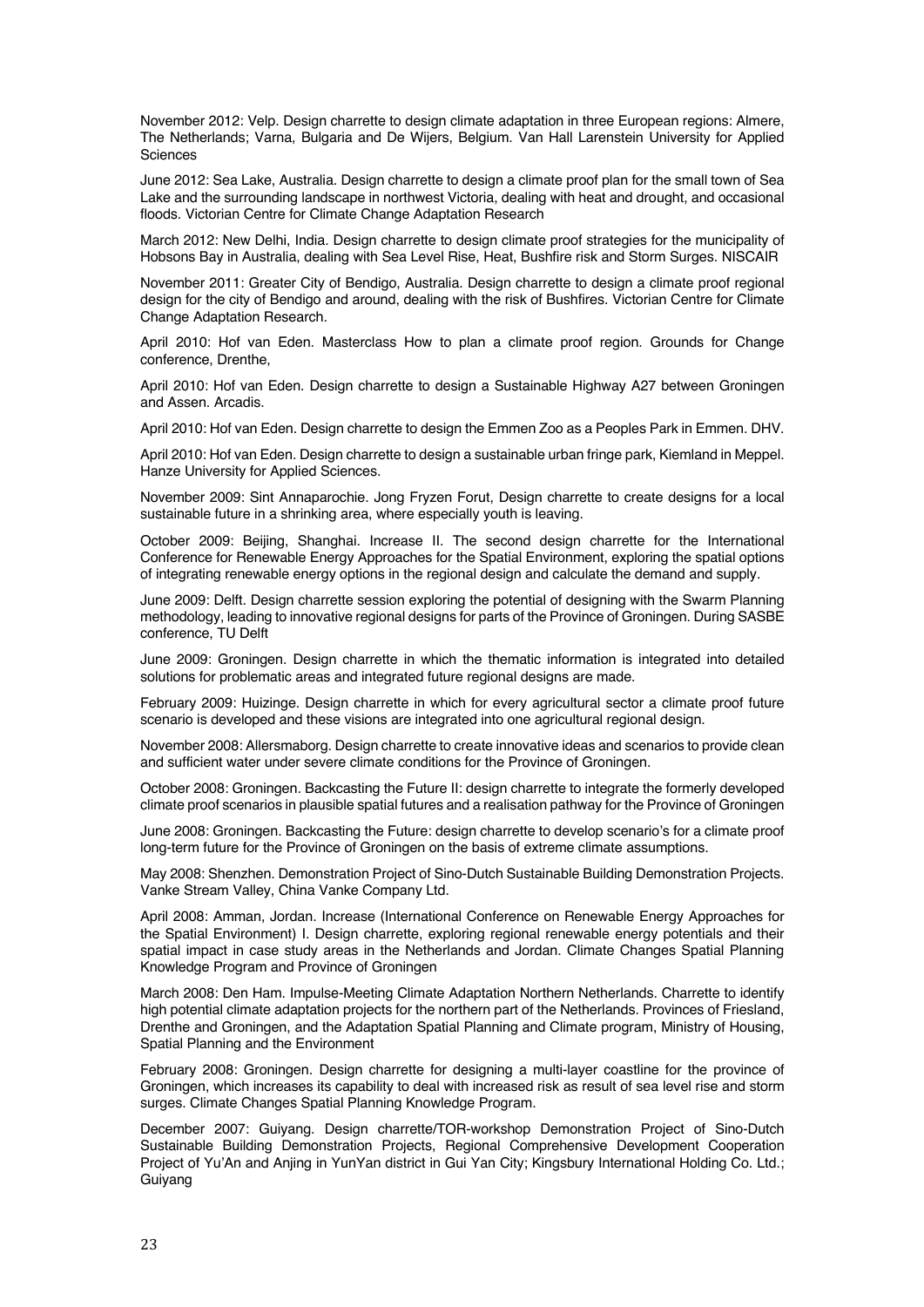December 2007: Groningen. Designing a Climate proof Water and Ecology system for the Province of Groningen. Climate Changes Spatial Planning knowledge program.

April 2006: Jinze. Bridging to the Future design charrette. Renewable Energy and Spatial Design for the village of Jinze and surroundings. IGU Bridging to the Future project.

March 2006: Chongqing. Design charrette/TOR-workshop Demonstration Project of Sino-Dutch Sustainable Building Demonstration Project Sustainable urban and landscape design for large scale greenfield development Chongqing. Longhu Real Estate Development Inc., Chongqing

March 2006: Beijing. Design charrette/TOR-workshop Demonstration Project of Sino-Dutch Sustainable Building Demonstration Project Transformation of an inner city high-density site into a sustainable neighbourhood. Beijing, China Overseas Haofeng Proporty Co., Ltd

May 2005: Groningen. Grounds for Change, Bridging to the Future design charrette. Bridging Energy planning and spatial design strategies in Northern Netherlands.

# **EXAMPLES of OTHER ACTIVITIES**

# **CHAIR**

Chair Academic Session, Natural Hazards and Disaster Risk Management (NDM). ClimFishCon2020, Chochin, India, 12 February 2020

Moderator Research in Architecture Symposium, Joint Academies of Architecture in The Netherlands. Ede, 3 October 2019

Chair SASBE Conference, Sydney, 4-7 December 2018

Chair FEW Nexus International Research Symposium, Sydney, 16 May 2018

Chair Scientific session, ECOCITIES 2017, Melbourne, July 2017

Chair International AESOP Conference Sustainable Food Planning, Leeuwarden, 5-7 November 2014

Thriving Neighbourhoods Conference, Decentralised infrastructure, Melbourne, November 2012

Chair Scientific session, PLEA 09, international conference, Quebec, Canada, June 2009

## **COLUMNIST**

Column KORT BESTECK, Duurzaam Bouwen, Januari 1999 - December 2000

### **TUTORING**

Design Studio Leader Northern Neitherland, Design of Climate Adaptation and Food in Hogeland, Groningen, and the Lake District, UK. Joint Studio Academy of Architecture Groningen and Queens University Belfast. January-July 2020

Design Studio Leader GO BALLS! Design of the third city. UTS, School of Architecture, Masters Studio. March-June 2018

Design Elective Smart and Sustainable water and mobility solutions for Sydney City Centre, collaborative design studio with AMS (Advanced Metropolitan Solutions), Delft University of Technology and UTS, staff and students. February 2018

Design Studio Leader GO SOUTHWEST! Design of the third city. UTS, School of Architecture, Masters Studio. August-November 2017

Design Elective New Urbanism for Badgerys Creek. UTS, School of Architecture, Masters Studio. July 2017

Design Elective Zero Carbon Sydney. UTS, School of Architecture, Masters Studio. May 2017

Design Studio leader GO WEST! Theme designing the third city for Sydney. UTS, School of Architecture, Masters Studio. March-June 2017

Atelier Leader SWELL, Theme Resilient Landscapes for sea level rise and storm surges. RMIT University, School of Architecture and Design, Landscape Architecture. July-November 2012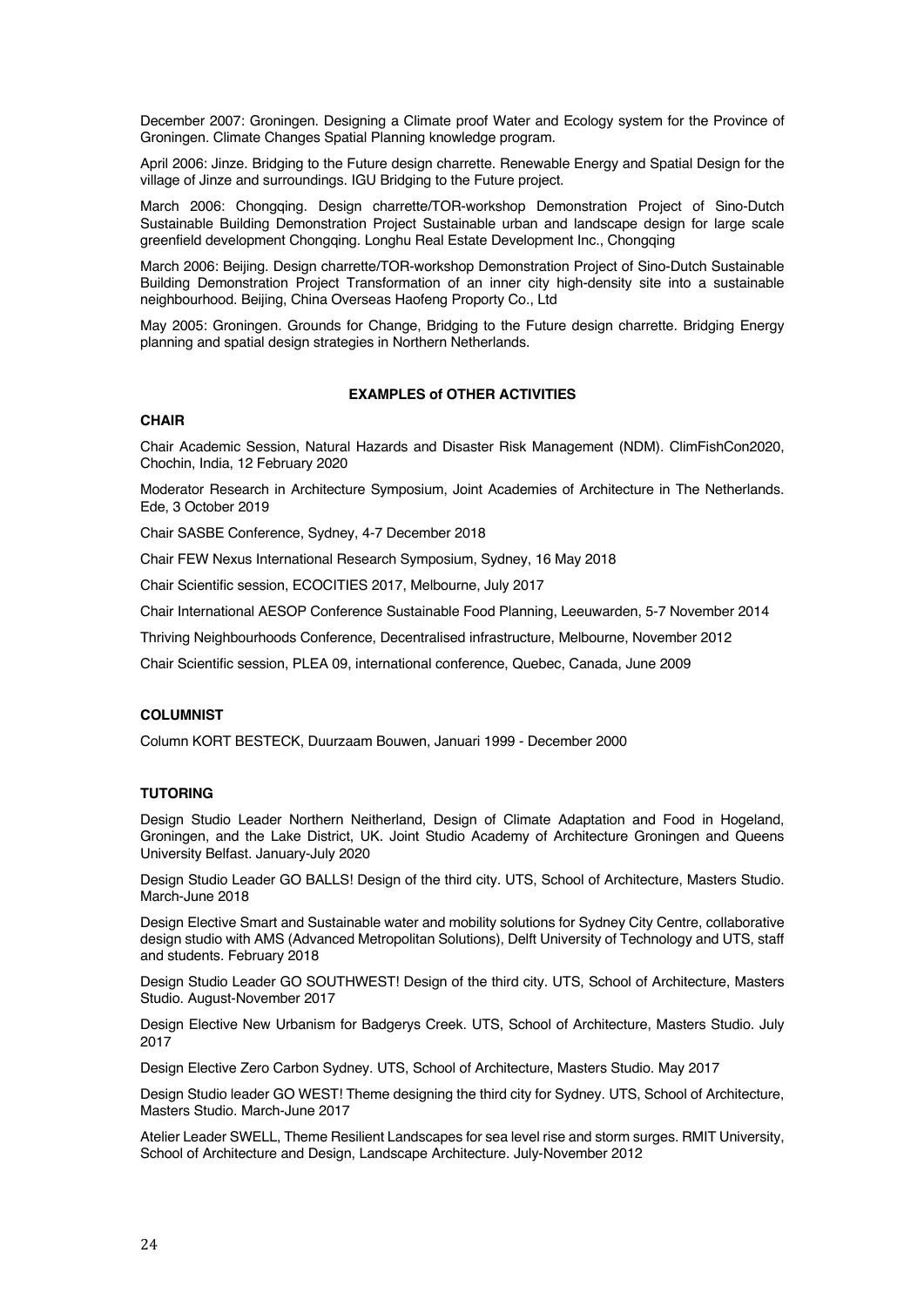Atelier Leader KINDLE, Theme Bushfire Resilient Landscapes. RMIT University, School of Architecture and Design, Landscape Architecture. July-November 2011

Atelier leader 'Jonge Friezen vooruit', Theme: shrinkage in Northern Friesland, Master Van Hall Larenstein, November 2009

Tutoring Masteratelier Climate adaptation and landscape, Chair Landscape architecture, Wageningen, January-April 2008

Tutoring Masteratelier Energy landscapes, Wageningen University-Landscape Architecture, January-April 2006

### **INVITED PANEL MEMBER**

Invited Panel Member, Regional Development Australia (RDA) - How to achieve a vision for greater Sydney of more diverse and innovative jobs close to home? Parramatta, 26 July 2018

Invited panel member, Roads Australia, Emerging Cities of the Future Forum – Western Sydney. Penrith, 13 July 2018

Invited panel member, Greener Places Government Architect Briefing, Broadway, 8 February 2018

Invited panel member, Social Hack IoT Innovation Forum, Urban Food and IoT, Barangaroo, 17 October 2017

Invited panel member, Academy Xi, Sustainable Design, Pyrmont, 14 August 2017

Invited panel member, Roads Australia, Western Sydney of the Future-Forum. Parramatta, 29 June 2017

Panel Member, Urban Agriculture Strategy Meeting, Resilient Cities Conference. Bonn, 28 May 2014

Panel member, F:ACTS closing symposium, Brussels, November 2012

Panellid, themabijeenkomst rapport Deltacommissie, ABC café, Hanzehogeschool, Groningen, October 2008

Panellid, themabijeenkomst klimaatadaptatie in stedelijk gebied, DHV, Amersfoort, april 2008

Panellid Afwegingskader klimaatverandering, water en ruimte, congres De kracht van water, Amsterdam, November 2007

### **EXPERT TEAMS**

Member Australian Influentials Group, Smart Urban Solutions visit to the Netherlands, RVO and Dutch Consulate Sydney, 1-4 October 2018

Member Dutch Expert team Asia Facility, training Chinese staff and students on sustainable building, planning and management, Chongqing University, September 2008-May 2009, EVD

Member Dutch Expert team on green building, TOR-design workshop, Demonstration project Shenzhen China, Ministry of Construction, China, Ministry VROM, the Netherlands, May 2008

Member Dutch Expert team on green building, TOR-design workshop, Demonstration project Guiyang China, Ministry of Construction, China, Ministry VROM, the Netherlands, December 2007

Participation expert-meeting natuur en klimaatverandering, Kamerick, Oktober 2007

Participation AESOP-meeting Complexity and Planning, Cardiff, May 2006

Member Dutch Expert team on green building, TOR-design workshop, Demonstration project Chongqing China, Ministry of Construction, China, Ministry VROM, the Netherlands, March 2006

Member Dutch Expert team on green building, TOR-design workshop, Demonstration project Beijing China, Ministry of Construction, China, Ministry VROM, the Netherlands, March 2006

Participation Master class creativity, Kjell Nordström, Arnhem, October 2005

Participation Oxford Futures Forum, Templeton College, Oxford, October 2005

Participation Round-table conference mixed use, on initiative DG Space, Ministry VROM, May 2004

Participation polder Mastenbroek, design-meeting & movie, February 2004

Participation expert meeting 'the creative city, Groningen, December 2003